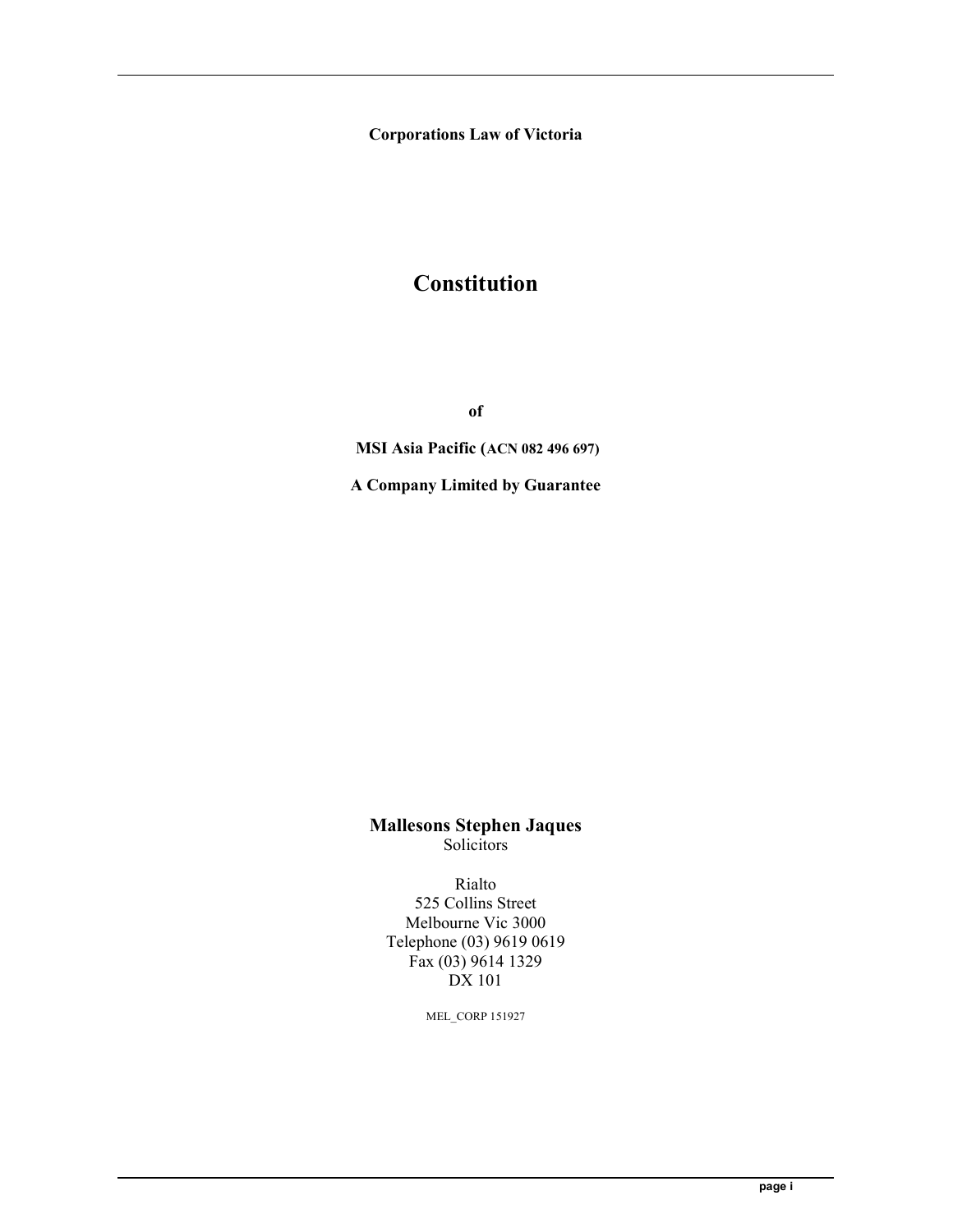## **Contents**

|   | <b>Constitution</b>                                               |                                                    |
|---|-------------------------------------------------------------------|----------------------------------------------------|
| 1 | <b>Name of Company</b>                                            | vi                                                 |
| 2 | <b>Objects of the Company</b>                                     | vi                                                 |
| 3 | <b>Limited liability</b>                                          | vii                                                |
| 4 | <b>Accounts</b>                                                   | vii                                                |
| 5 | <b>The Subscribers</b>                                            | viii                                               |
| 1 | Preliminary                                                       | 1                                                  |
|   | Definitions                                                       | 1                                                  |
|   | Interpretation<br>Headings                                        | $\mathfrak{2}$<br>$\overline{2}$                   |
|   | Continuous nature of powers                                       | $\overline{2}$                                     |
| 2 | <b>Activities of the Company</b>                                  | $\overline{2}$                                     |
| 3 | <b>Membership of the Company</b>                                  | 3                                                  |
|   | Number of Members                                                 | 3                                                  |
|   | Appointment of Members                                            | $\overline{\mathbf{3}}$                            |
|   | Terms and Conditions of Membership                                | $\overline{\mathbf{3}}$<br>$\overline{\mathbf{3}}$ |
|   | Resignation of Member<br>Board May Terminate Membership           | $\overline{\mathbf{3}}$                            |
|   | Notice                                                            | $\overline{\mathbf{3}}$                            |
|   | Explanation or defence                                            | $\overline{\mathbf{3}}$                            |
|   | Referral to general meeting                                       | $\overline{3}$                                     |
|   | Other Loss of Membership                                          | 3                                                  |
| 4 | <b>General meetings</b>                                           | $\overline{\mathbf{4}}$                            |
|   | Board's power to convene general meeting                          | 4                                                  |
|   | Notice of general meeting<br>Contents of notice                   | 4<br>$\overline{4}$                                |
|   | Auditor's right to attend general meetings                        | 4                                                  |
|   | Cancellation or postponement of general meeting                   | 4                                                  |
| 5 | Proceedings at general meetings including annual general meetings | 5                                                  |
|   | Business of annual general meeting                                | 5                                                  |
|   | Special business                                                  | 5                                                  |
|   | Quorum<br>Quorum continues once present                           | 5<br>5                                             |
|   | If quorum not present                                             | 5                                                  |
|   | Chair                                                             | 5                                                  |
|   | Votes, polls and proxies                                          | 5                                                  |
| 6 | <b>Register of Members</b>                                        | 6                                                  |
| 7 | <b>Board</b>                                                      | 6                                                  |
|   | Composition of Board                                              | 6                                                  |
|   | Ordinary members - maximum and minimum numbers<br>Nominations     | 6<br>6                                             |
|   | <b>Ballots</b>                                                    | 6                                                  |
|   | Power to co-opt/fill casual vacancies                             | 6                                                  |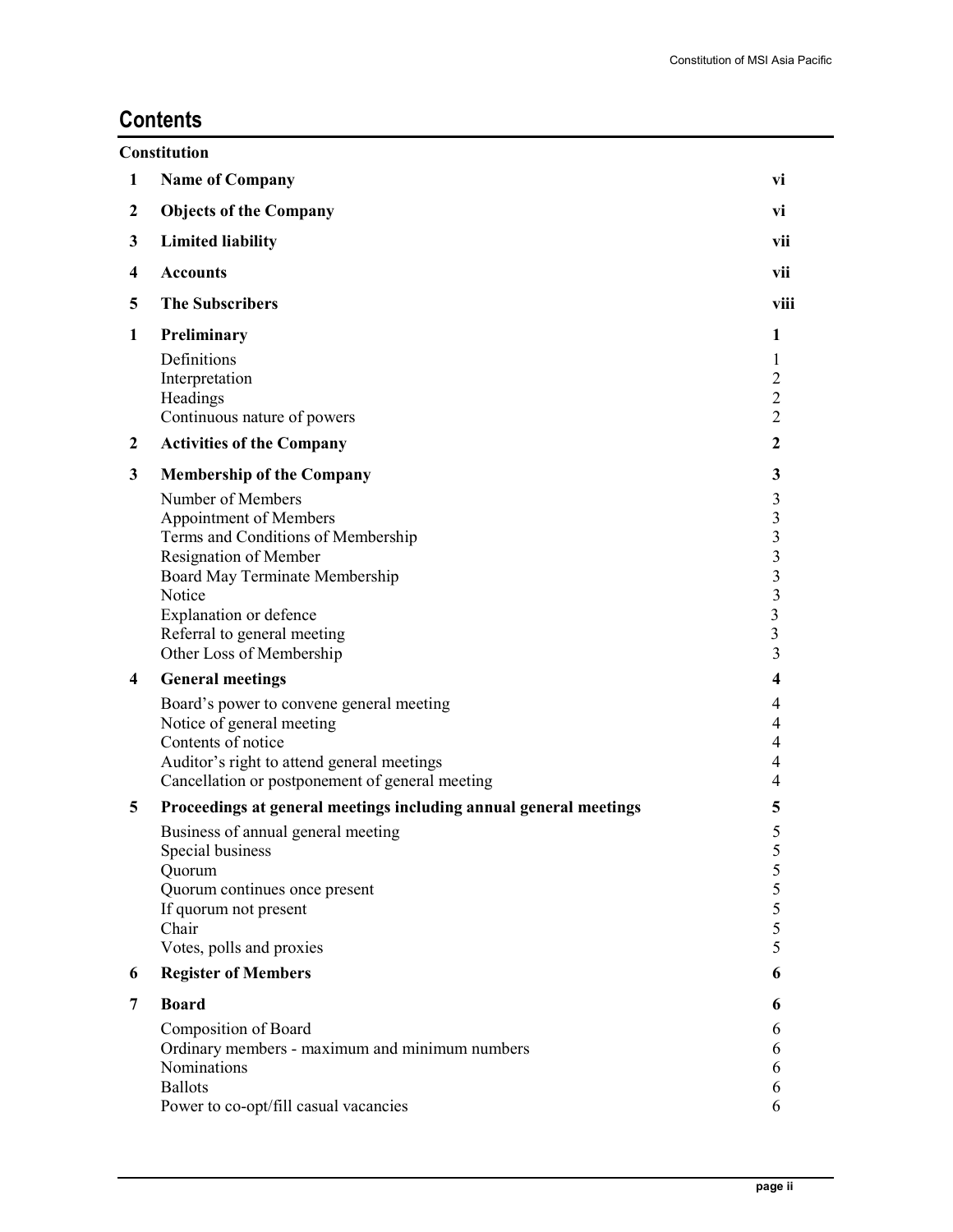| 8  | <b>Rotation of Directors</b>                                                                                                                                                                                                                                                                     | 7                                                                   |
|----|--------------------------------------------------------------------------------------------------------------------------------------------------------------------------------------------------------------------------------------------------------------------------------------------------|---------------------------------------------------------------------|
| 9  | Vacation of office and conflict of interest                                                                                                                                                                                                                                                      | 7                                                                   |
|    | Removal from office<br>Vacation of office<br>Director's interests<br>Permitted activities<br>Contracts not void<br>Signing of Contracts<br>Definition of Contract                                                                                                                                | 7<br>7<br>7<br>8<br>8<br>8<br>8                                     |
|    | 10 Powers of the Board                                                                                                                                                                                                                                                                           | 9                                                                   |
|    | Management of Company<br>Finance<br>Regulations                                                                                                                                                                                                                                                  | 9<br>9<br>9                                                         |
| 11 | <b>Proceedings of Board</b>                                                                                                                                                                                                                                                                      | 9                                                                   |
|    | Meetings<br>Quorum<br>Convening meetings<br>Director Outside Australia<br>Appointment of proxy<br>Chairman and Deputy Chairman<br>How questions decided<br>Written Resolution<br>Telephone meeting<br>Presence throughout telephone meeting<br>Effect of minute<br>Validity of acts of Directors | 9<br>10<br>10<br>10<br>10<br>10<br>10<br>10<br>11<br>11<br>11<br>11 |
|    | 12 Committees                                                                                                                                                                                                                                                                                    | 11                                                                  |
| 13 | <b>Developing Countries Fund</b>                                                                                                                                                                                                                                                                 | 12                                                                  |
|    | Establishment of the Developing Countries Fund                                                                                                                                                                                                                                                   | 12                                                                  |
| 14 | The Developing Countries Fund Committee<br><b>Minutes</b>                                                                                                                                                                                                                                        | 12<br>13                                                            |
|    |                                                                                                                                                                                                                                                                                                  |                                                                     |
| 15 | <b>Authentication of documents</b><br>Company seals<br>Use of common seal<br>Negotiable instruments                                                                                                                                                                                              | 13<br>13<br>13<br>13                                                |
| 16 | <b>Inspection of books</b>                                                                                                                                                                                                                                                                       | 13                                                                  |
|    | Powers of Board<br>Member's rights of inspection<br>Director's rights of inspection<br>Limitation<br>Definition                                                                                                                                                                                  | 13<br>13<br>14<br>14<br>14                                          |
| 17 | <b>Service of documents</b>                                                                                                                                                                                                                                                                      | 14                                                                  |
|    | Service by Company<br>Member outside Australia<br>Service by post-deemed delivery<br>Evidence<br>Service by fax                                                                                                                                                                                  | 14<br>14<br>14<br>15<br>15                                          |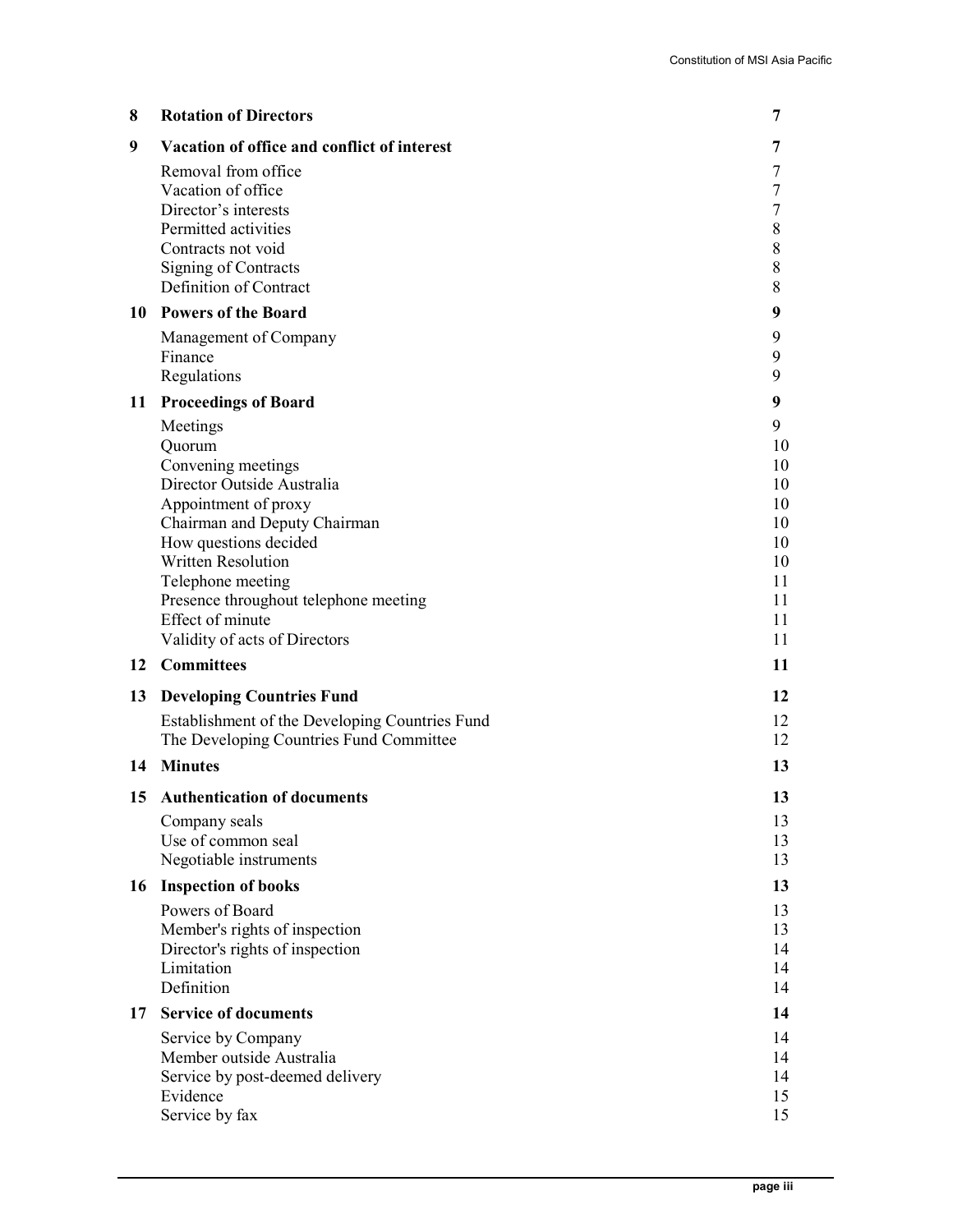|    | Fine Print                                                                                                                                                                                                                                                                                       | 15                                                       |
|----|--------------------------------------------------------------------------------------------------------------------------------------------------------------------------------------------------------------------------------------------------------------------------------------------------|----------------------------------------------------------|
| 18 | <b>Accounts</b>                                                                                                                                                                                                                                                                                  | 15                                                       |
|    | Accounts required<br>Location and inspection of accounts<br>Annual general meeting<br>Notice to members                                                                                                                                                                                          | 15<br>16<br>16<br>16                                     |
| 19 | Audit                                                                                                                                                                                                                                                                                            | 16                                                       |
| 20 | Non-profit company-application of Company property                                                                                                                                                                                                                                               | 16                                                       |
| 21 | <b>Remuneration and expenses</b>                                                                                                                                                                                                                                                                 | 16                                                       |
|    | Certain payments allowed<br>Payments to Directors in salaried office<br>Other payments to Directors                                                                                                                                                                                              | 16<br>17<br>17                                           |
| 22 | <b>Indemnity</b>                                                                                                                                                                                                                                                                                 | 17                                                       |
|    | Indemnity of officers, Auditors and agents                                                                                                                                                                                                                                                       | 17                                                       |
| 23 | Winding up                                                                                                                                                                                                                                                                                       | 17                                                       |
|    | Surplus from the Developing Countries Fund<br>Other Property of the Company                                                                                                                                                                                                                      | 17<br>18                                                 |
|    | Annexure 1 - Cancellation or postponement of general meeting                                                                                                                                                                                                                                     | 19                                                       |
|    | Cancellation or postponement of general meeting<br>Contents of notice<br>Timing of postponed meeting<br>Business at postponed meeting<br>Failure to comply with notice<br>Extension of proxy<br>When cancellation/postponement not permitted                                                     | 19<br>19<br>19<br>19<br>19<br>19<br>20                   |
|    | <b>Annexure 2 - Voting, polls and proxies</b>                                                                                                                                                                                                                                                    | 21                                                       |
|    | 24 Proceedings at general meetings including annual general meetings                                                                                                                                                                                                                             | 21                                                       |
|    | Casting vote<br>How questions decided<br>Effect of declaration of result<br>Poll - general<br>Certain polls to be held immediately<br>Meeting can continue on other business<br>Objection to voting qualification<br>Ruling on disputed vote<br>Adjournment<br>Fresh notice of adjourned meeting | 21<br>21<br>21<br>21<br>21<br>21<br>21<br>22<br>22<br>22 |
| 25 | <b>Votes of Members</b>                                                                                                                                                                                                                                                                          | 22                                                       |
|    | Voting rights<br>Right to appoint proxy<br>Instrument of proxy<br>Example<br>Right to appoint attorney<br>Receipt of proxy and other instruments<br>Validity of vote in certain circumstances                                                                                                    | 22<br>22<br>22<br>22<br>23<br>23<br>23                   |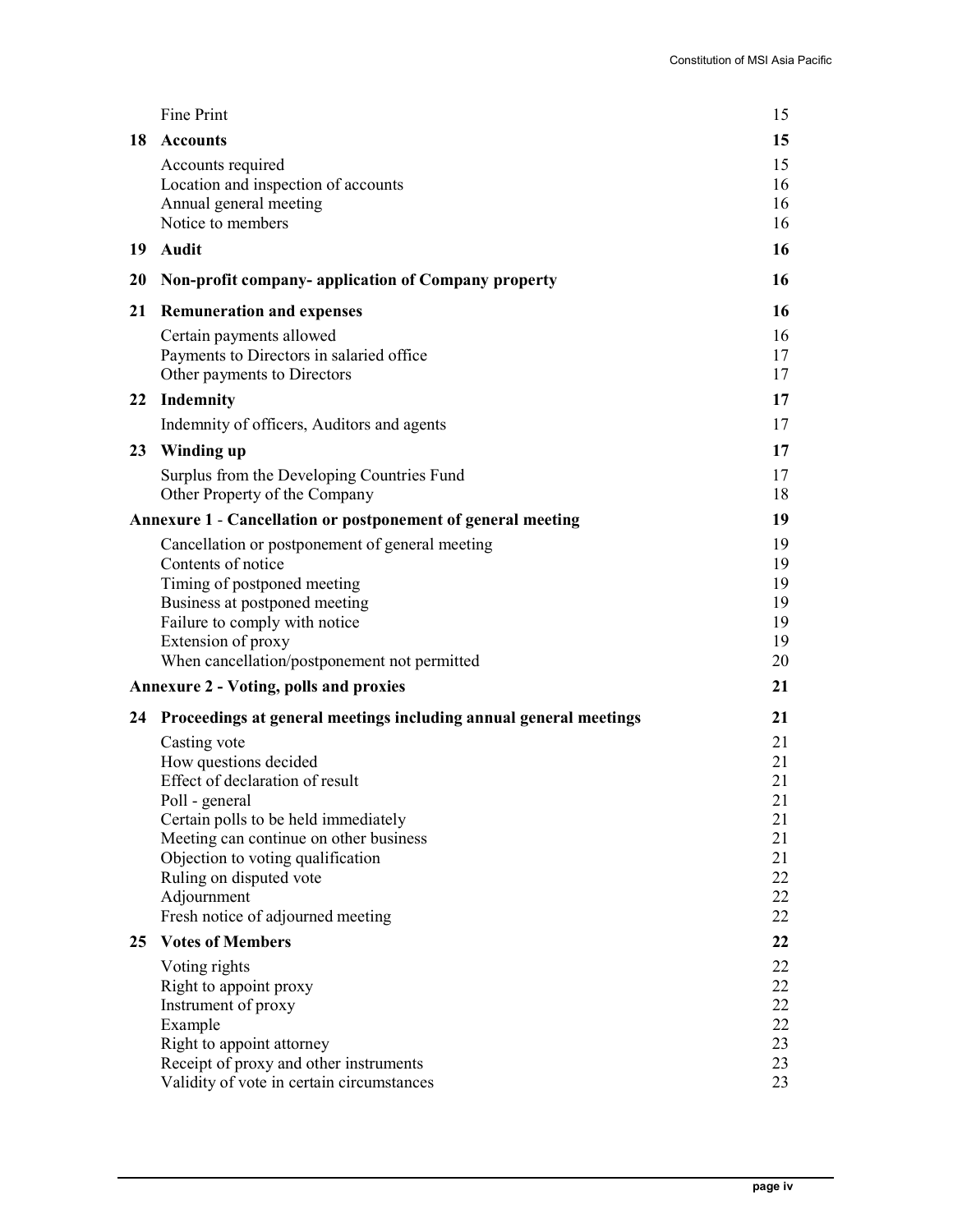### Corporations Law of Victoria

## **Constitution**

of

MSI Asia Pacific

### (ACN 082 496 697)

### A Company Limited by Guarantee

## 1 Name of Company

The name of the company is MSI Asia Pacific ("the Company").

## 2 Objects of the Company

- 2.1 The principal objects for which the Company is established is to work in partnership with other companies formed by MSI Asia Pacific, governments, non-government organisations, health professionals and local communities around the world to provide to the inhabitants of developing and developed countries:
	- (a) increased access to reproductive health care and mother and child health services by:
		- (i) providing education, information and communication services to both women and men;
		- (ii) increasing male awareness of their responsibilities as partners and parents
		- (iii) running educational activities on reproductive health, maternal and child health, sanitation and nutrition with youth groups, schools, community organisations and other at-risk and vulnerable groups;
		- (iv) responding to the needs and concerns of adolescents
		- (v) promoting awareness of reproductive tract infections, STI's, HIV and AIDS and other sexual health issues;
		- (vi) providing a comprehensive choice of quality reproductive health services, methods and information; and
		- (vii) designing and delivering programs of reproductive health care which are culturally appropriate and respond to local needs; and
		- (viii) providing technical assistance to governments and other organisations to improve their capacity to deliver affective, quality reproductive health services;
	- (b) ongoing reproductive health care and family planning services support including: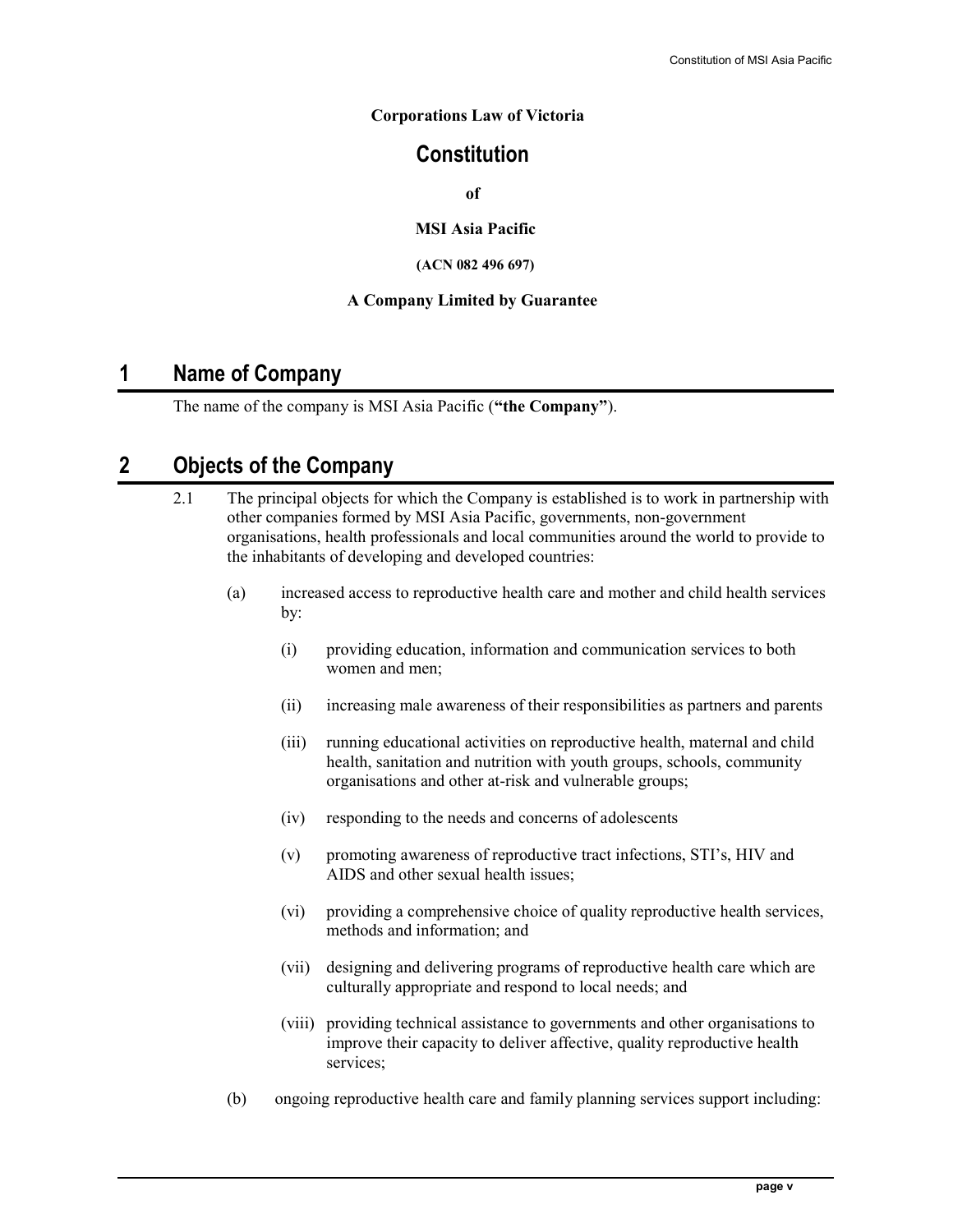- (i) establishing locally staffed and managed organisations and providing ongoing technical assistance, training and fundraising support;
- (ii) providing assistance with the design monitoring and evaluation of projects; and
- (iii) helping partner organisations to ensure that those organisations are professionally and accountably managed; and

to do everything incidental or conducive to the attainment of any, or all, of the above purposes.

- 2.2 To obtain, collect and receive money and funds by way of contributions, donations, subscriptions, legacies, grants, national appeals or any other lawful method and accept and receive gifts of property of any description (whether subject to any special trusts or not) for or towards the objects of the Company or any of them.
- 2.3 The Company has all the powers of a natural person, including all powers of investment and dealing with assets of all kinds.

## 3 Limited liability

- 3.1 The liability of the members of the Company is limited.
- 3.2 Every member of the Company undertakes to contribute any amount required not exceeding \$10 to the assets of the Company if it is wound up while the member is a member, or within one year after the member ceases to be a member, for payment of the debts and liabilities of the Company contracted before the member ceases to be a member and of the costs, charges and expenses of winding up and for adjustment of the rights of the contributories among themselves.

## 4 Accounts

- 4.1 True accounts must be kept of:
	- the moneys received and expended by the Company,
	- the matters in respect of which the receipt and expenditure takes place; and
	- the property, credits and liabilities of the Company.
- 4.2 Subject to any reasonable restrictions as to the time and manner of inspection that are imposed under the Constitution of the Company, the accounts must be open to the inspection of the members.
- 4.3 Once at least in every year, the accounts of the Company must be examined by a properly qualified auditor or auditors who must report to the members in accordance with the Corporations Law of Victoria.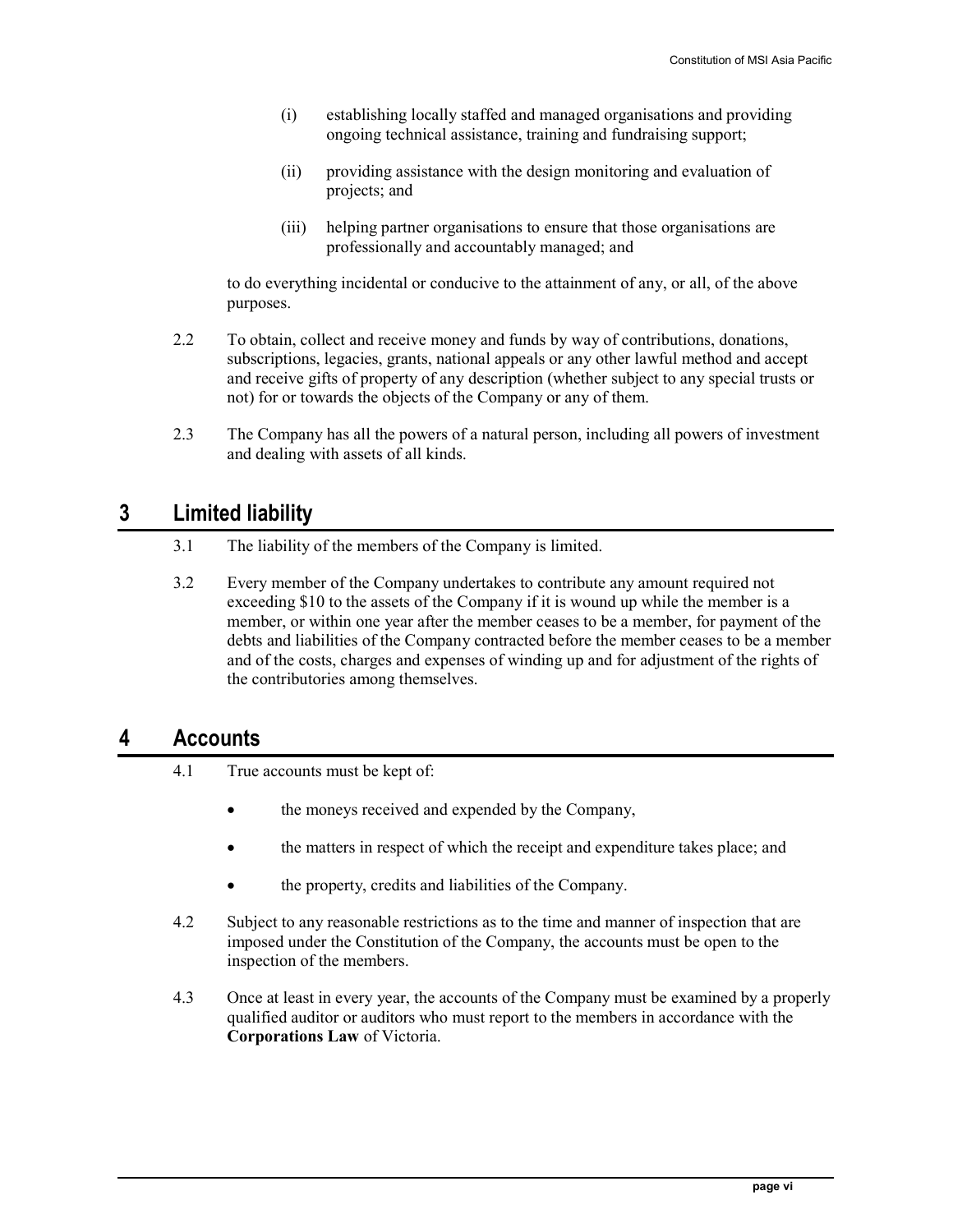## 5 The Subscribers

WE the subscribers whose names, addresses and occupations are set out below wish to form a company under this Constitution.

|                    | <b>Subscriber</b>                                                                            | <b>Witness:</b> |
|--------------------|----------------------------------------------------------------------------------------------|-----------------|
| Name:              | Ms Julie Mundy                                                                               |                 |
| <b>Address:</b>    | 39 Clyde Street St Kilda Vic 3182                                                            |                 |
| Occupation         | Aid Worker                                                                                   |                 |
| Signature:         |                                                                                              |                 |
| Name:              | Ms Jane Black                                                                                |                 |
| <b>Address:</b>    | Homefarm' 48 Southend<br>Garsington OX44 9DJ<br>United Kingdom                               |                 |
| <b>Occupation:</b> | Aid Worker                                                                                   |                 |
| Signature:         |                                                                                              |                 |
| Name:              | Mr James Rock                                                                                |                 |
| <b>Address:</b>    | 108/G Thanlwin Road Bahan<br>Yangon<br>Myanmar                                               |                 |
| <b>Occupation:</b> | Aid Worker                                                                                   |                 |
| Signature:         |                                                                                              |                 |
| Name:              | Dr Timothy Black                                                                             |                 |
| <b>Address:</b>    | 'Goresdene', Mill Lane<br>Lower Beeding, Nr Horsham, West<br><b>Sussex</b><br>United Kingdom |                 |
| <b>Occupation:</b> | Reproductive Health Consultant                                                               |                 |
| Signature:         |                                                                                              |                 |
| Name:              | Dr Timothy Rutter                                                                            |                 |
| <b>Address:</b>    | 153 Cleveland Street<br>London W1P 5PG<br>United Kingdom                                     |                 |
| <b>Occupation:</b> | Consultant Obstetrician                                                                      |                 |
| Signature:         |                                                                                              |                 |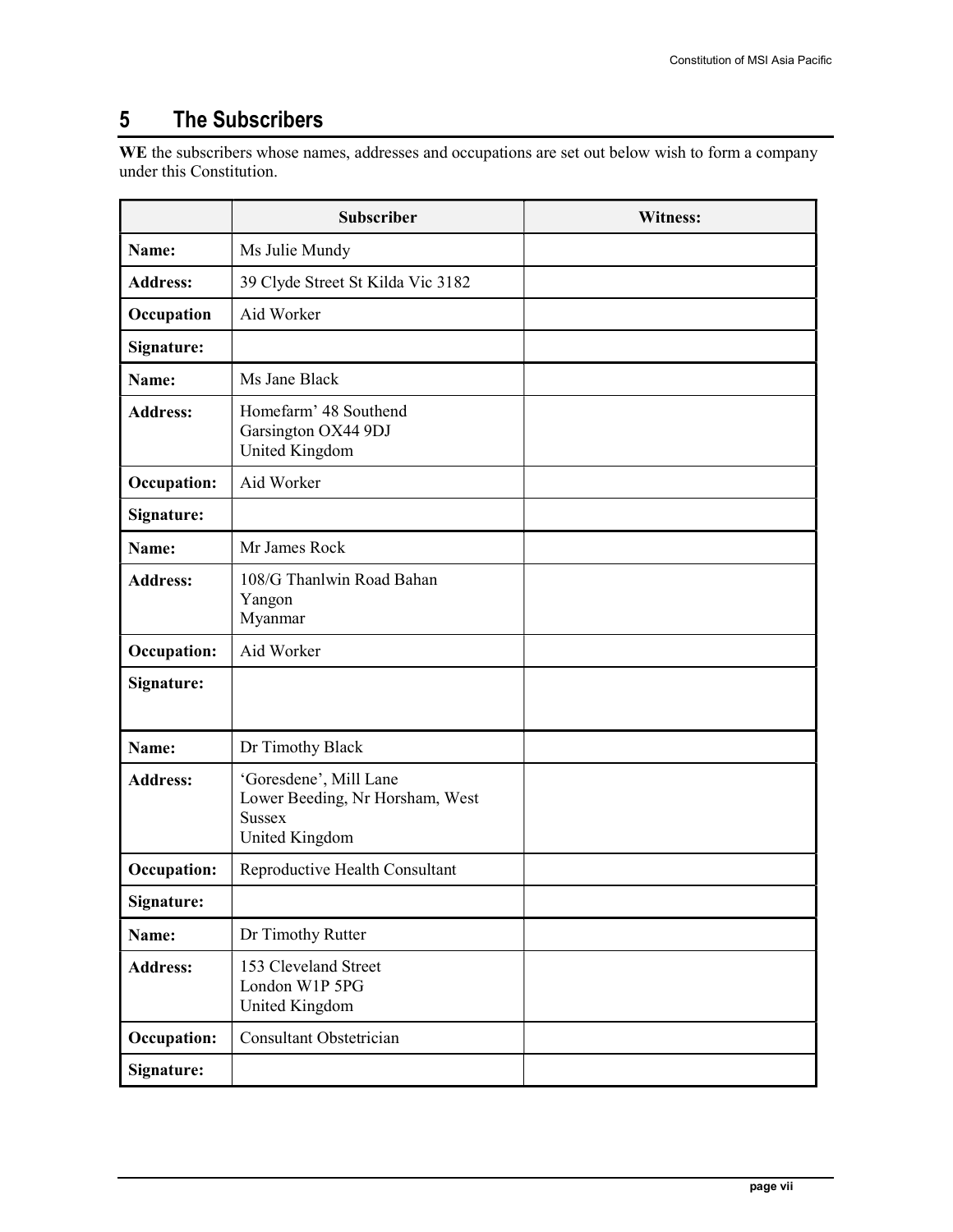### Corporations Law of Victoria

## **Constitution**

of

### MSI Asia Pacific (ACN 082-496-697)

### A Company Limited by Guarantee

## 1 Preliminary

### **Definitions**

1.0 The following words have these meanings in the Constitution unless the contrary intention appears.

> Constitution means this Constitution as altered from time to time. A reference to a provision of the Constitution is a reference to that provision as altered from time to time.

Auditor means the auditor for the time being of the Company.

Board means all or some of the Directors, acting as board of directors.

Chair means the chair of the Board appointed under clause 11.7 and Deputy Chairman means the deputy chair of the Board appointed under clause 11.7.

Committee means any Director or members acting as a committee of the Board and includes advisory and specialist committees established by the Board.

Director means a director of the Company; member of the Board.

Company means the abovenamed company.

Corporations Law means the Corporations Law of Victoria.

Developing Countries Fund means a fund established under clause 13.

Developing Countries Fund Committee means a committee established under clause 13.

Member means a member of the Company.

Memorandum means the memorandum of association of the Company as altered from time to time.

Proxy means a proxy for a Member appointed under clause 25.2 and includes an attorney appointed by a Member under clause 25.5 and a representative appointed by a Member under section 249(3) of the Corporations Law.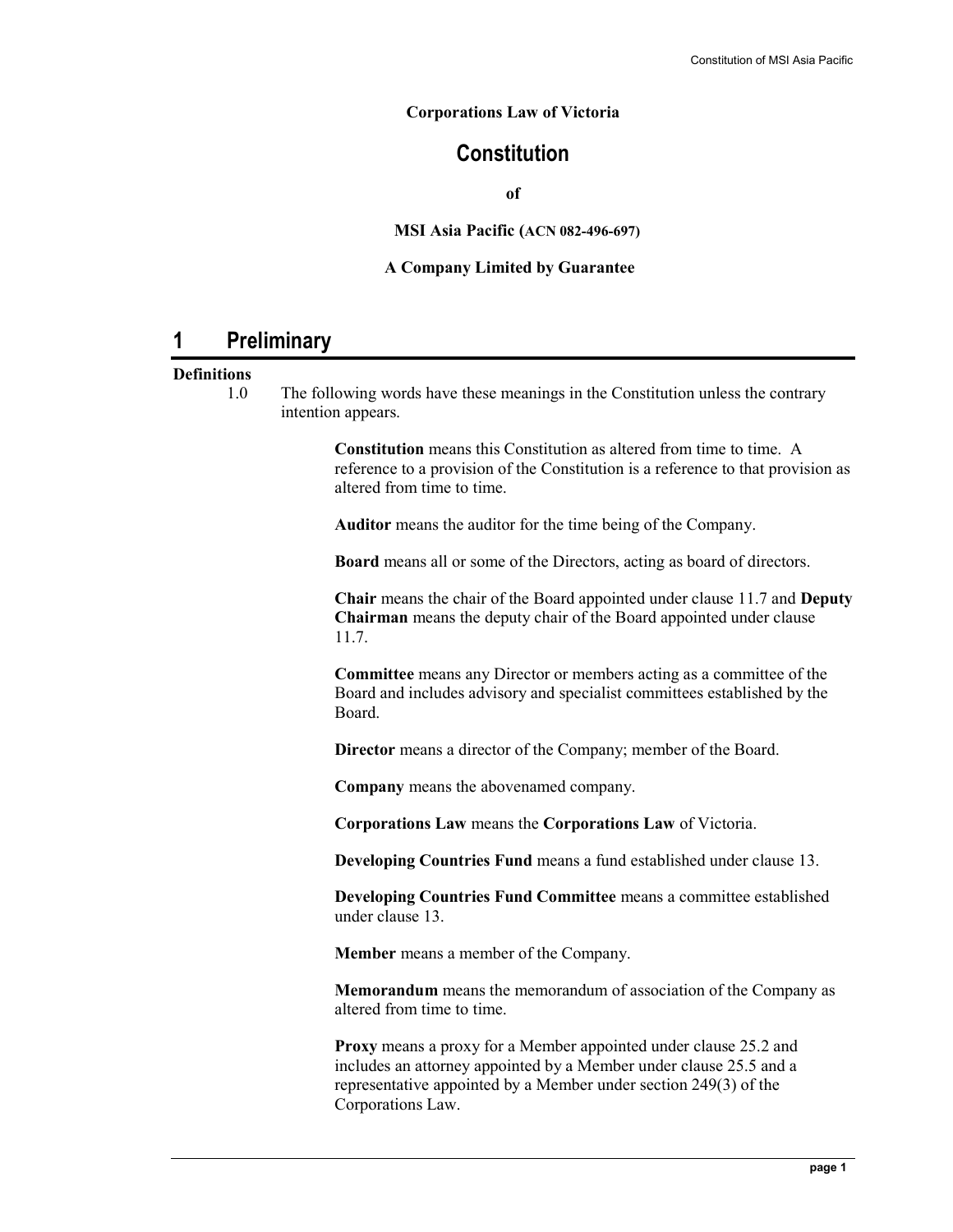Registered Office means the registered office for the time being of the Company.

Seal means the common seal of the Company.

Secretary means a person appointed as a secretary of the Company, and where appropriate includes an acting secretary and a person appointed by the Board to perform all or any of the duties of a secretary of the Company.

#### Interpretation

- 1.1 In this Constitution unless the contrary intention appears:
	- (a) the word "person" includes a firm, a body corporate, an unincorporated association or an authority;
	- (b) the singular includes the plural and vice versa;
	- (c) where a word or phrase is given a particular meaning, other parts of speech and grammatical forms of that word or phrase have corresponding meanings;
	- (d) a reference to writing includes typewriting, printing, telex, telegram, facsimile and other modes of representing or reproducing words in a visible form;
	- (e) a reference to the Constitution is a reference to one of the clauses;
	- (f) a reference to a section is a reference to a section of the Corporations Law; and
	- (g) a reference to the Corporations Law or to a provision of the Corporations Law, means the Corporations Law or that provision as amended from time to time, or any statute, code or provision enacted in its place, whether by Victoria or the Commonwealth of Australia, and includes regulations and other instruments under it.

#### Headings

1.2 Headings are inserted for convenience and do not affect the interpretation of the Constitution.

### Continuous nature of powers

1.3 Powers conferred on the Company, the Board, a Director, or a Member may be exercised at any time and from time to time.

## 2 Activities of the Company

Any kind of activities which the Constitution authorise the Company to undertake may be undertaken by the Board at any time or times which they think fit or may be left in abeyance, whether that kind of activities has been commenced or not, so long as the Board consider it expedient not to commence or proceed with that kind of activities.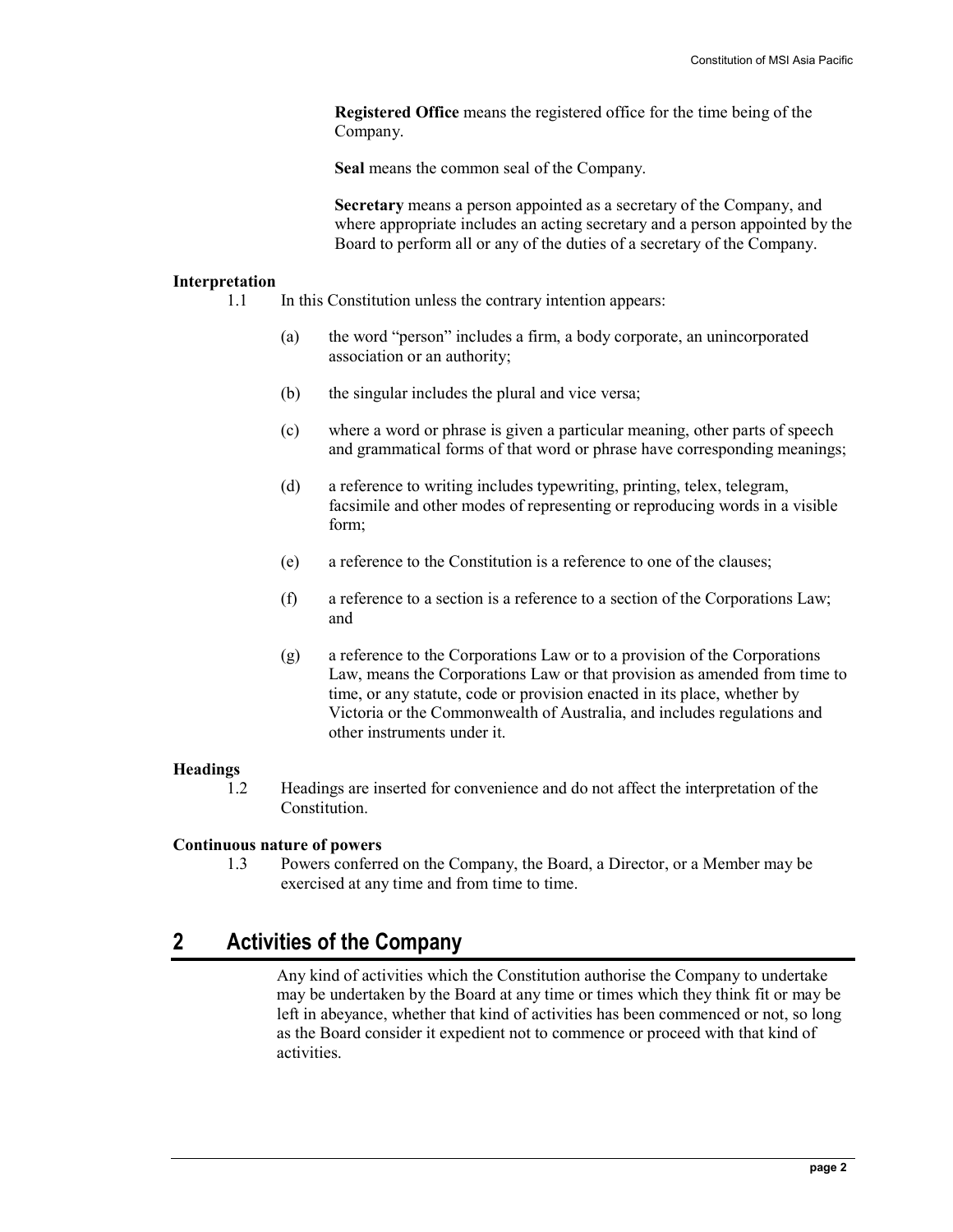## 3 Membership of the Company

### Number of Members

3.1 The number of Members with which the Company was registered is Five (5). Because the Company is technically a public company, it must retain a minimum of 5 Members at all times. There is no limit on the number of Members.

### Appointment of Members and Directors

3.2 Additional Members may be appointed from time to time, by a majority of the Members, at either an AGM (Annual General Meeting) or General Meeting. Directors shall also be appointed by a majority of the Members, at either an AGM or General Meeting.

### Terms and Conditions of Membership

3.3 The terms and conditions of membership include the Constitution and of the Company.

### Resignation of Member

3.4 A Member may by notice in writing to the Company resign membership with immediate effect or with effect from a specified date occurring not more than six months after the service of the notice.

### Resignation / Removal of Director

3.5 If a Director, who is also a Member, resigns or is removed from their position as Director prior to the end of their term of office they will be considered to also automatically resign as a Member (but may be re-appointed by the Members under clause 3.2).

### Termination of Membership

3.6 If any Member:

- (a) refuses or neglects to comply with the provisions of the Constitution of the Company; or
- (b) is guilty of any conduct which in the opinion of the majority of Members is unbecoming of a Member or prejudicial to the interests of the Company; the Members may, at a general meeting of Members, expel the Member from the Company.

### **Notice**

3.7 At least one week before the meeting referred to in clause 3.6 is to be held, the Member must be given reasons for his or her expulsion.

### Explanation or defence

3.8 The Member must have an opportunity to give an explanation or defence orally or in writing.

### Final decision at general meeting

3.9 If at the general meeting, a resolution for the expulsion of the Member is passed by a majority of two-thirds of those Members present and voting, the Member is expelled. The vote must be taken by ballot.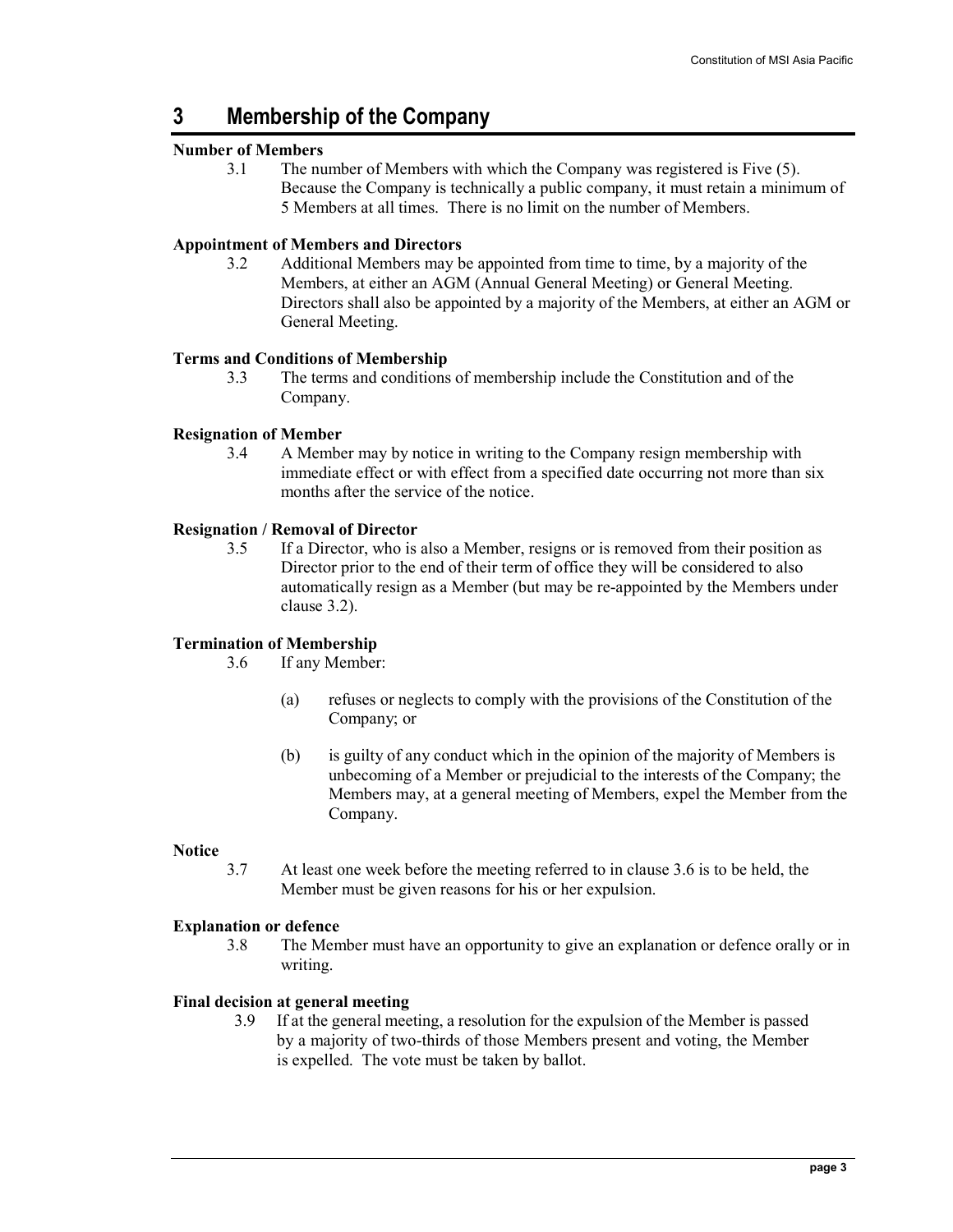### Other Loss of Membership

3.10 A Member ceases to be a Member on:

- (a) death;
- (b) becoming bankrupt or insolvent or making an arrangement or composition with creditors of the person's joint or separate estate generally;
- (c) becoming of unsound mind or a person whose person or estate is liable to be dealt with in any way under a law relating to mental health;
- (d) if a corporation, being dissolved or otherwise ceasing to exist having a liquidator or provisional liquidator appointed to it, or being unable to pay its debts.

### 4 General meetings

# **Board's power to convene general meeting**<br>4.1 The Board may convene a get

The Board may convene a general meeting whenever they think fit.

### Notice of general meeting

- 4.2 Ordinarily, each Member must be given:
	- (a) not less than 14 days' notice of a general meeting, or
	- (b) in the case of a general meeting convened to consider a special resolution, not less than 21 days' notice of the meeting.

With the agreement of 95% of the Members, the required notice period may be waived or shortened.

#### Contents of notice

- 4.3 A notice convening a meeting of the Company must specify the place, day and hour of the meeting. The notice must include a reasonably prominent statement that:
	- (a) a Member entitled to attend and vote is entitled to appoint a proxy; and
	- (b) a proxy need not be a Member.

A form of proxy is set out in Annexure 1.

#### Auditor's right to attend general meetings

4.4 The Auditor or an agent authorised by the Auditor in writing for the purpose is entitled to attend any general meeting, to receive all notices of and other communications relating to any general meeting which a Member is entitled to receive and to be heard at any general meeting on any part of the business of the meeting which concerns the Auditor in that capacity, and is entitled to be heard notwithstanding that the Auditor retires at that meeting or a resolution to remove the Auditor from office is passed at that meeting.

### Cancellation or postponement of general meeting

4.5 Where a general meeting (including an annual general meeting) is convened by the, Board, the Board may, cancel the meeting or postpone the holding of the meeting to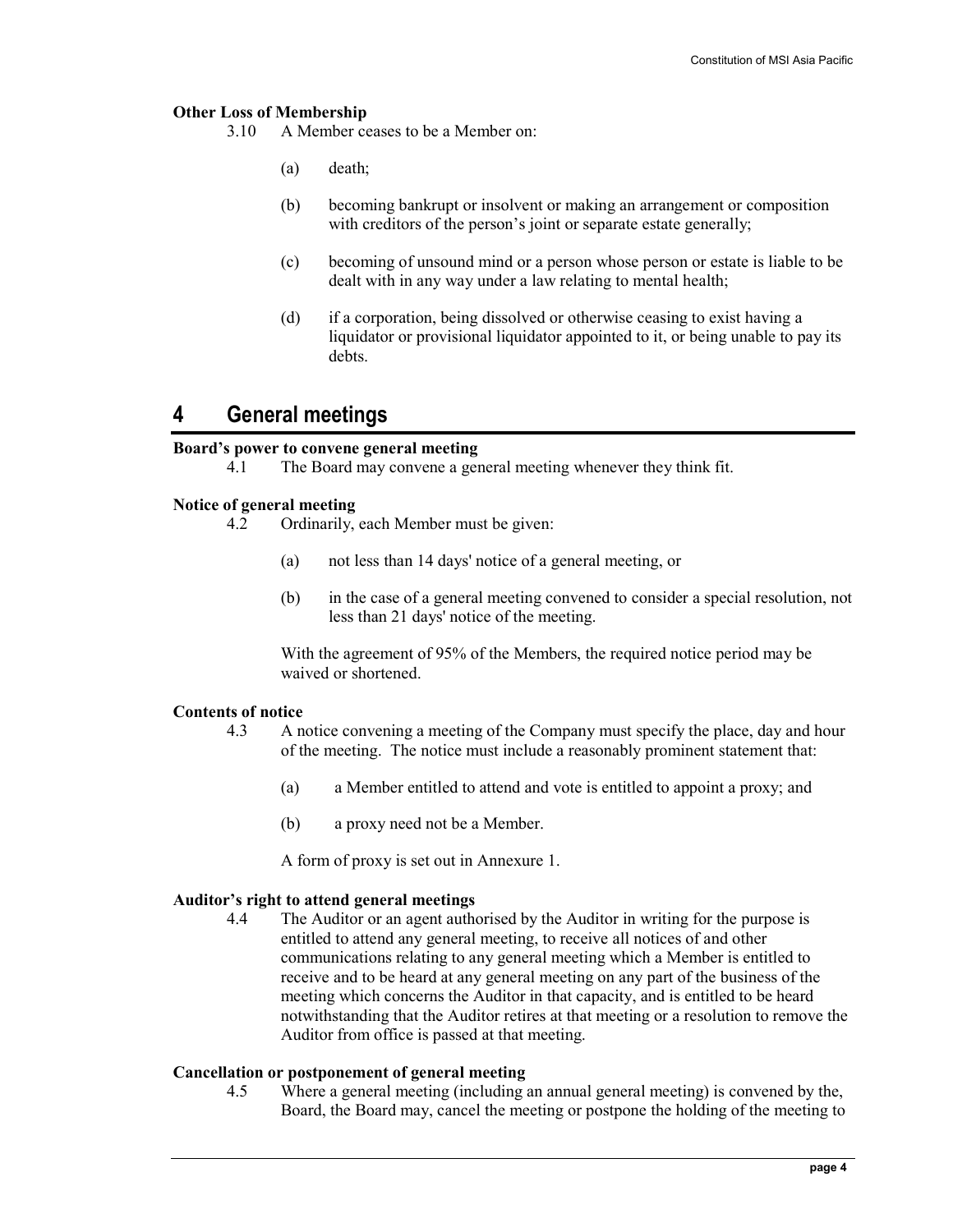a date and time determined by them. Further provisions on this topic are set out in Annexure 2.

## 5 Proceedings at general meetings including annual general meetings

### Business of annual general meeting

5.1 The business of an annual general meeting is to receive and consider the profit and loss account, the balance sheet and the reports of the Board and the Auditor as well as the election and removal of Directors from office in accordance with clause 7.1 below.

### Special business

5.2 All business other than that referred to in clause 5.1 which is transacted at an annual general meeting and all business transacted at any other general meeting is special business.

### Quorum

5.3 A majority of Members present in person or by proxy are a quorum at a general meeting and at any adjournment thereof.

### Quorum continues once present

5.4 An item of business may not be transacted at a general meeting unless a quorum is present when the meeting proceeds to consider it, but if a quorum is present at the beginning of a meeting it is to be deemed present throughout the meeting unless the chair of the meeting on the chairman's own motion or at the instance of a Member or proxy of a Member who is present otherwise declares.

### If quorum not present

- 5.5 If within 30 minutes after the time appointed for a meeting a quorum is not present, the meeting:
	- (a) if convened on requisition of Members under the Corporations Law, is dissolved; and
	- (b) in any other case is adjourned to the same day in the next week and the same time and place, or to such other day, time and place as the Board appoint by notice to the Members and others entitled to notice of the meeting.

### Chair

5.6 The Chair is entitled to preside at general meetings, but if the Chair is not present and able and willing to act within 15 minutes after the time appointed for a meeting or has signified an intention not to be present and able and willing to act, the following may preside (in order of entitlement): the Deputy Chairman, a Member, proxy chosen by a majority of the Members, proxies present.

### Votes, polls and proxies

5.7 Annexure 2 contains detailed provisions which apply if it is necessary to put any matter to a formal vote.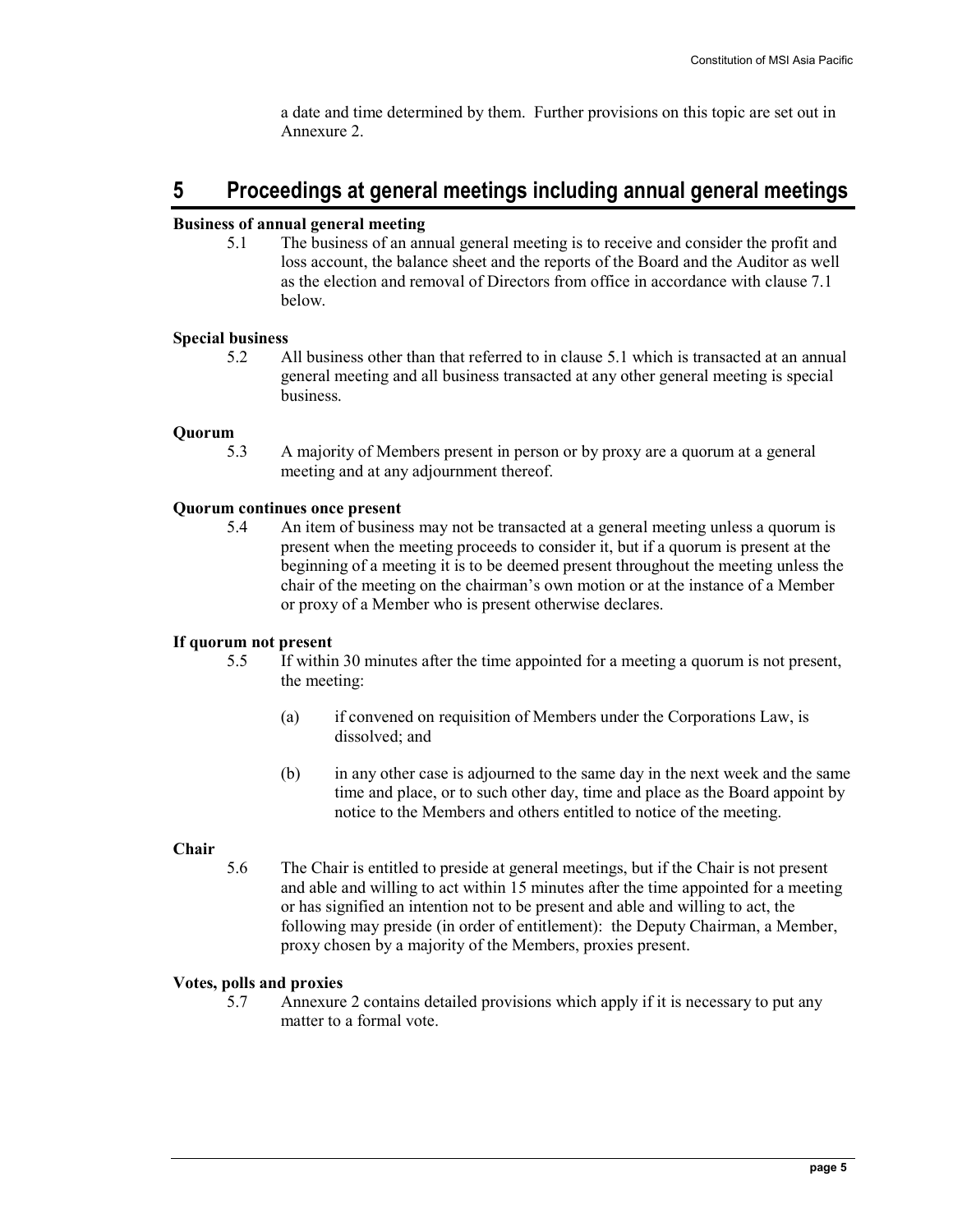## 6 Register of Members

- 6.1 The Company must keep a register of Members with their addresses in accordance with the Corporations Law. Any Member who at any time changes his or her address must give notice the change in writing to the Secretary.
- 6.2 No person is entitled to exercise the rights or privileges of a Member unless his or her name appears on the register of Members as a Member.

## 7 Board

### Composition of Board

7.1 The Board consists of 5 or more Directors elected at an annual general meeting, each of whom hold office for three years (unless their term is shorter because of the rotation of directors under clause 8.1 or their appointment to fill a casual vacancy).

### Ordinary members - maximum and minimum numbers. The minimum number of Directors to be elected under clause 7.1(a) is 5 The maximum number of Directors is to be determined by the Company in general meeting. Until otherwise so determined, the maximum is 9.

**Nominations** 

7.3 A Member may nominate for election as a Director to be elected at the annual general meeting. A Member may nominate whether or not that person has previously held office as a Director.

Nominations must be in writing. They must be signed by the nominee by way of acceptance. They must be lodged with the Secretary at least five days before the general meeting at which the election is to take place.

If there are more nominees than vacancies, the Secretary must prepare ballot lists which contain only the names of the candidates in alphabetical order. Each Member present at the general meeting at which such election is held is entitled to cast primary votes for any number of candidates not exceeding the number of vacancies.

### **Ballots**

7.4 If fewer candidates are nominated under clause 7.3 than there are candidates, then nomination for those vacancies may be made and accepted orally at the general meeting. If more than the number of vacancies is nominated accepted at the meeting, then a ballot for those vacancies shall be held in respect of the nominations received orally at the meeting. The Ballot must be conducted according to the provisions of this clause.

The elected candidates shall be those receiving the most votes. If two or more candidates receive an equal number of votes, then a second ballot shall be held in respect of those candidates. In the event of an equality of votes on the second ballot, the chair shall have a second or casting vote.

### Power to co-opt/fill casual vacancies

7.5 The Directors may appoint, or the Company in general meeting may elect, a person as a Director to fill a casual vacancy, but so that the total number of Directors does not exceed the maximum fixed by or under clause 7.2. Additional Directors not appointed to fill a casual vacancy can only be appointed by the Members. Any Director appointed by the Board to fill a causal vacancy can be removed by the Members in general meeting.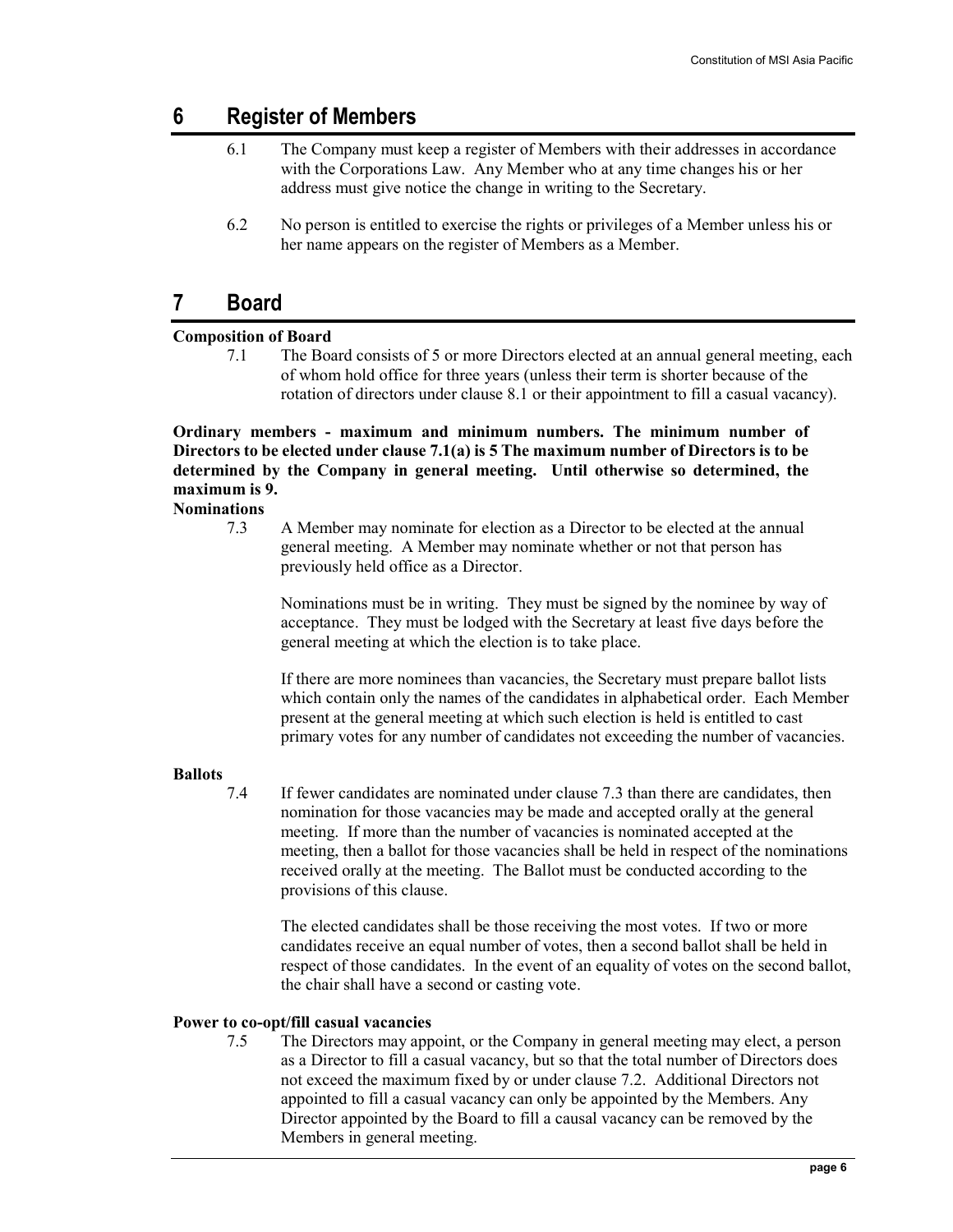7.6 If and so long as the number of Directors is reduced below the minimum fixed by clause 7.2, the continuing Directors may act only for the purpose of filling vacancies to the extent necessary to bring their number up to that minimum or convening a general meeting.

## 8 Rotation of Directors

- 8.1 At the annual general meeting in each year, one third of the Directors in office or, if their number is not a multiple of three, the number nearest to but not less than one third, must retire from office.
- 8.2 A retiring Director may act until the conclusion of the meeting at which the Director retires and is eligible for re-election or re-appointment.
- 8.3 The Directors to retire by rotation at each annual general meeting are those who have been longest in office and the length of time a Director has been in office is to be computed from the Director's last appointment or election.
- 8.4 As between Directors who have been in office an equal length of time, the Directors to retire are to be determined by agreement between them or else by drawing lots in any manner determined by the Chair.

## 9 Vacation of office and conflict of interest

### Removal from office

9.1 The Company may by ordinary resolution at a general meeting remove any Director from office. Notice of any such resolution must be given to person to be removed prior to the holding of the general meeting. The Board may appoint any eligible person to hold office as a substitute for the person removed until the following annual general meeting.

### Vacation of office

9.2 The office of a Director is automatically vacated if the Director:

- (a) ceases to be a Director by virtue of, or becomes prohibited from being a Director because of an order made under, the Corporations Law;
- (b) becomes bankrupt or insolvent or makes an arrangement or composition with creditors of the Director's joint or separate estate generally;
- (c) becomes of unsound mind or a person whose person or estate is liable to be dealt with in any way under a law relating to mental health;
- (d) resigns office by notice in writing to the Company or refuses to act;
- (e) is not present personally or by an Alternate Director or by a proxy appointed under clause 11.5 at the meetings of the Board for a continuous period of three months without leave of absence from the Board; or
- (f) is removed from office by a resolution under section 227 of the Corporations Law.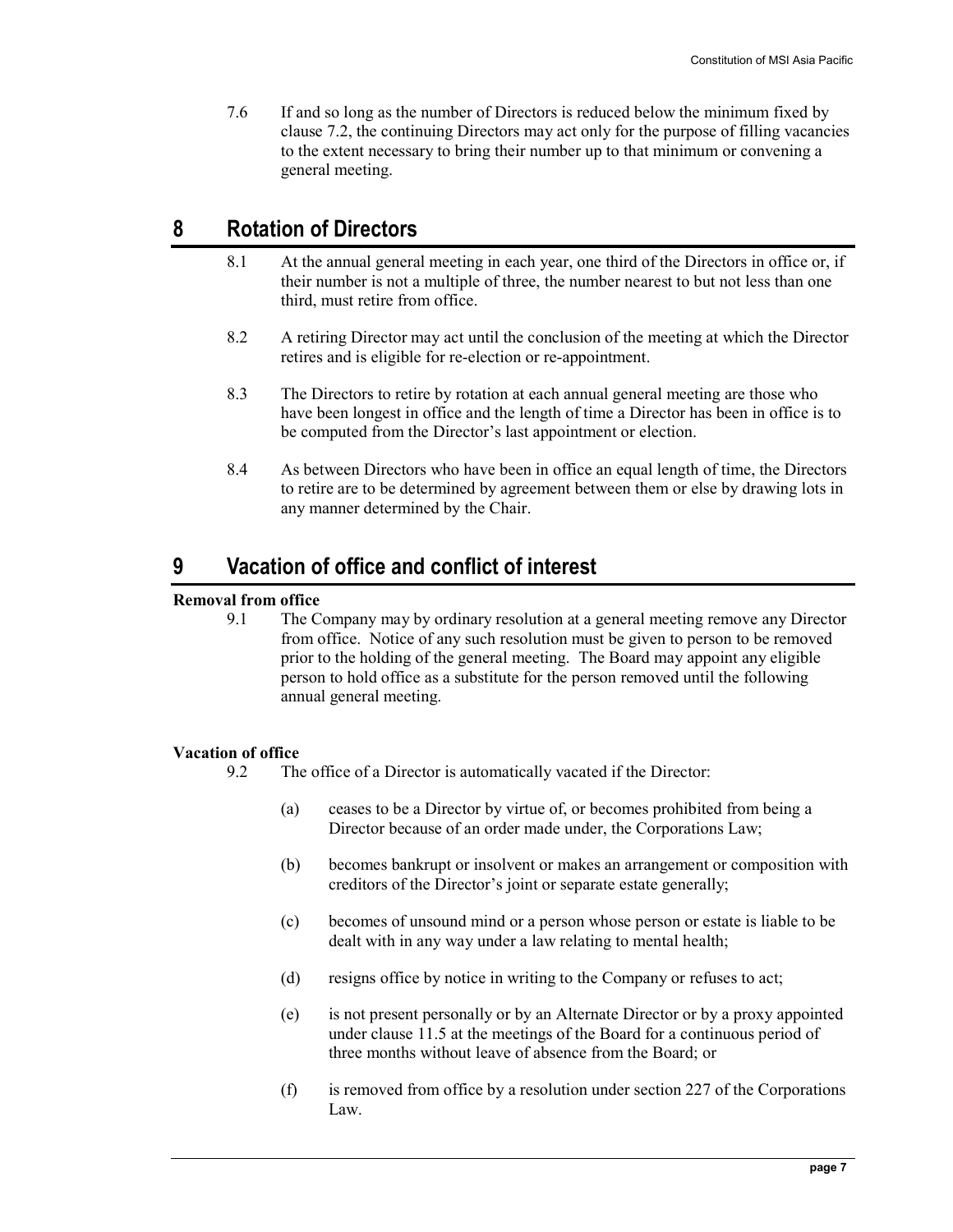### Director's interests

- 9.3 A Director who has a material personal interest in a matter that is being considered at a meeting of the Board may not:
	- (a) vote on the matter (or in relation to a proposed resolution specified in section 232A (3) of the Corporations Law in relation to the matter, whether in relation to that or a different Director); or
	- (b) be present while the matter (or a proposed resolution of that kind) is being considered at the meeting.

except in circumstances permitted under the Corporations Law (for example, as specified in section 232A (2), 232A (3), 232A (6) or 232B).

### Permitted activities

- 9.4 A Director may, notwithstanding the Director's office and the fiduciary relationship established by it but subject to clauses 20 and 21:
	- (a) hold an office or place of profit (except that of Auditor) under the Company or under any body corporate in which the Company is a member or otherwise interested;
	- (b) enter into a contract with the Company as vendor, purchaser or otherwise and participate in any association, institution, fund, trust or scheme for past or present employees of the Company or any of its predecessors or their dependants or persons connected with them; and
	- (c) retain for the Director's own benefit any profit arising from any such office, place of profit or contract and any pension, allowance or other benefit received because of that participation.

#### Contracts not void

9.5 A contract entered into by or on behalf of the Company is not void or voidable by reason only that a Director is in any way directly or indirectly interested in it.

### Signing of Contracts

9.6 An interested person may attest the affixing of the Seal to a contract or any other document.

#### Definition of Contract

9.7 "Contract" includes an arrangement and a proposed contract or arrangement.

## 10 Powers of the Board

### Management of Company

10.1 The management of the affairs of the Company is vested in the Board and they may exercise all such powers and do all such things as the Company is by its Constitution or otherwise authorised to exercise and do and are not by this Constitution or by statute required to be exercised or done by the Company in general meeting, subject nevertheless to the provisions of the Corporations Law and of the Constitution.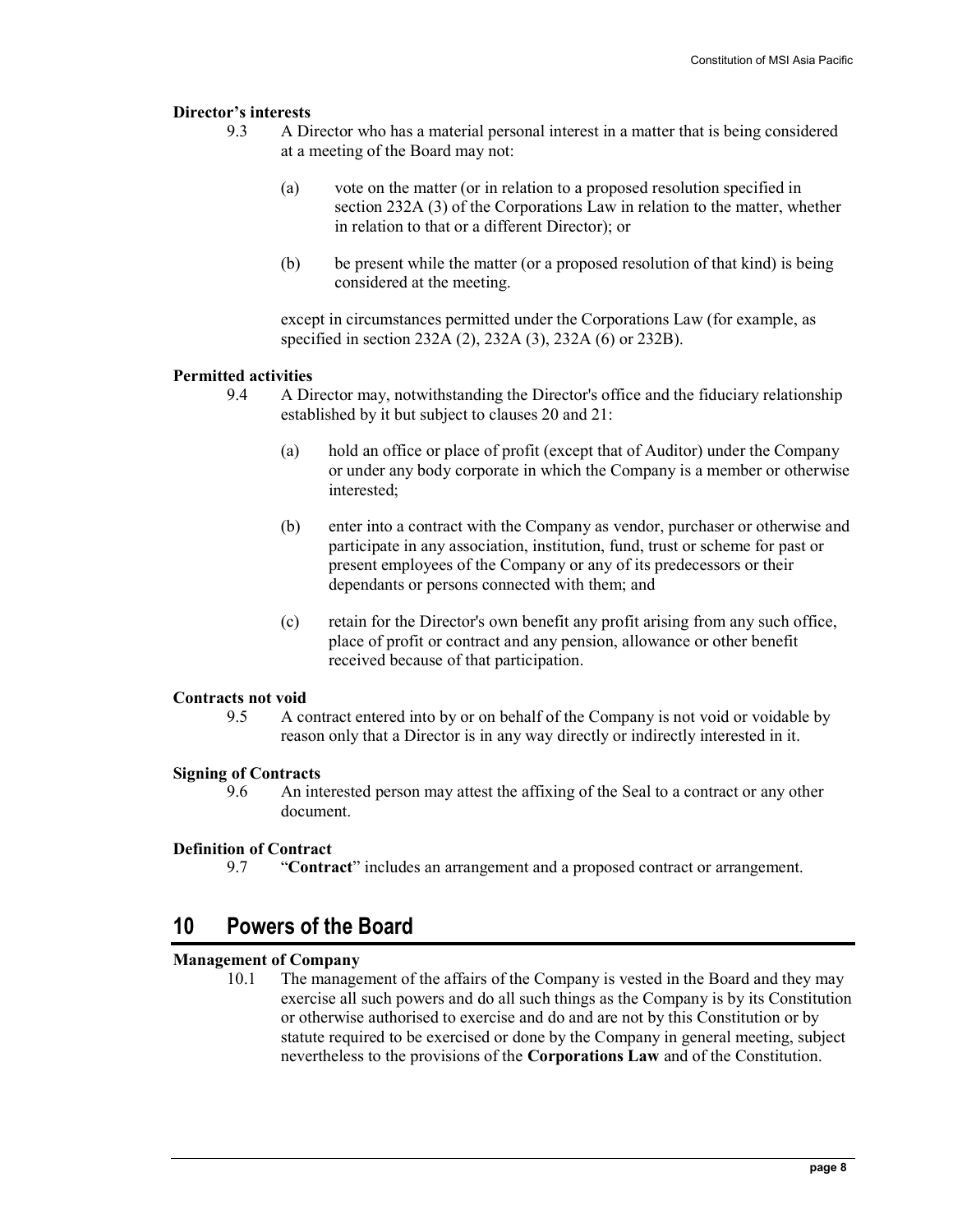### Finance

10.2 The Board may borrow or raise money for the Company and secure the repayment, satisfaction or performance thereof or of any debts, liabilities, contracts or obligations incurred or undertaken by the Company.

### Regulations

10.3 Subject to the Constitution, the Board may make regulations for the conduct of the business and affairs of the Company.

Any regulations made by the Board are to be notified to the Members within 48hours of being made.

Without limiting the powers conferred by this clause, the matters upon which the Board may make regulations include:

- (a) the Board's own procedure;
- (b) the appointment of its employees;
- (c) the exercise by the Company of any of its powers;
- (d) the procedure to be followed at meetings of the Board, or a Committee appointed by the Board under clause 12.1, and the appointment, duties and removal of the members of any Committee;
- (e) the regulation, control and management of any property or asset vested in or under the control of the Company, or its employees, officers or representatives; and
- (f) generally, the control, support, management and government of the Company.

Provided, nevertheless that the Directors shall have no power to amend or repeal anything contained in the Constitution of the Company.

Only the Members shall have the power to amend the provisions of the Constitution of the Company or to adopt the amendments as proposed by the Directors of the Company.

The Members may in general meeting rescind or vary any regulations made by the Board under this or any other clause.

## 11 Proceedings of Board

### Meetings

- 11.1 The Board may meet for the dispatch of business, adjourn and otherwise regulate their meetings and proceedings as they think fit. Directors may conduct business by written resolutions or telecommunications link - see clauses 11.11 and 11.13.
- 11.2 The frequency of meetings is at the discretion of the Board however at a minimum the Board must meet at least twice per year.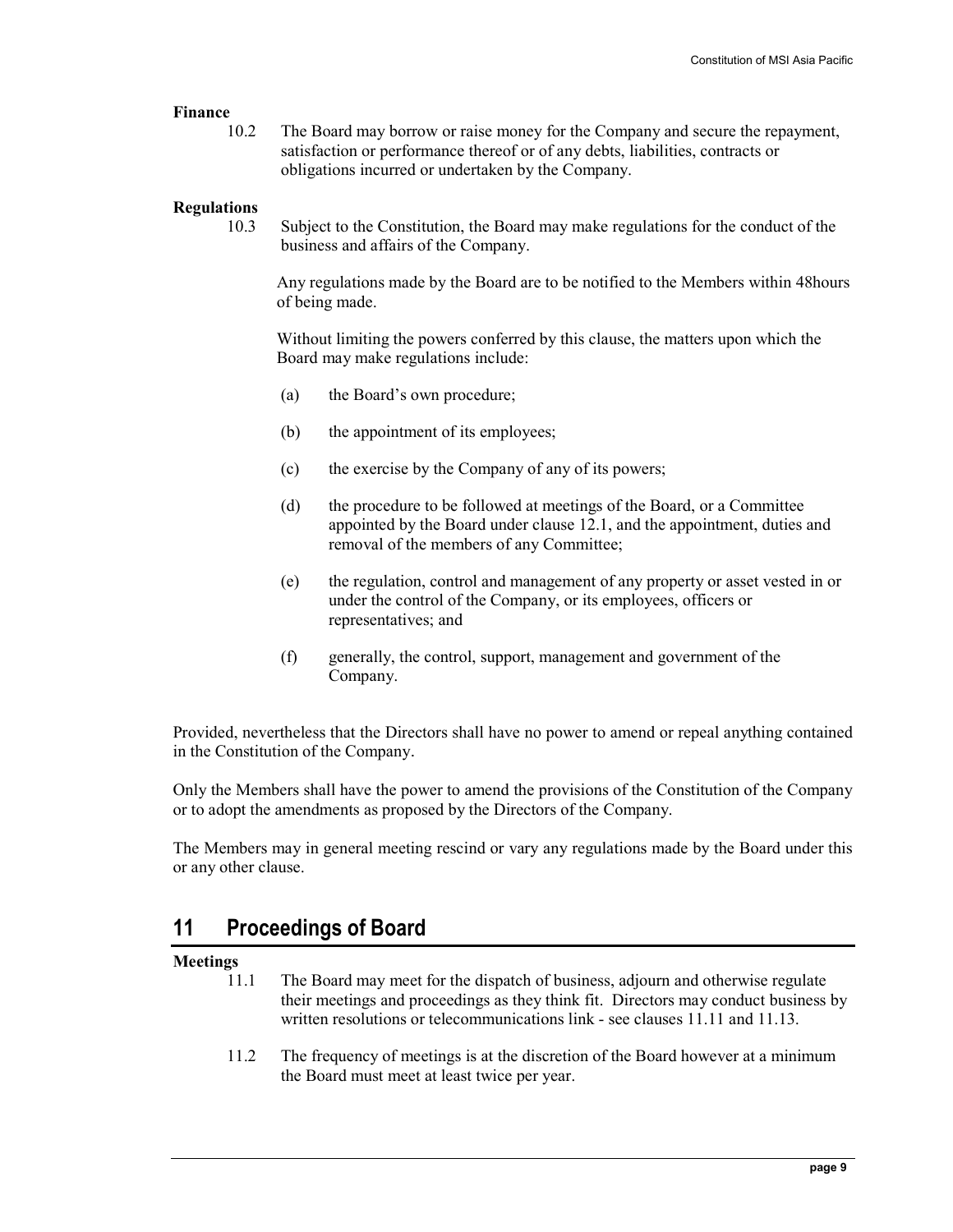### **Ouorum**

11.3 The quorum necessary for the transaction of the business of the Board is majority of Directors (in person or by proxy) eligible to vote. A Director who is prohibited from being present at part of the meeting under clause 9.3(b) does not form part of the quorum while that prohibition applies (except on a resolution in connection with a general meeting of the Company dealing with a matter in which a Director has a material personal interest).

### Convening meetings

11.4 The Chair may, and the Secretary on the request of two Directors must, convene a meeting of the Board.

### Director Outside Australia

11.5 A Director who is not in Australia is required to be given notice of a meeting of Board.

### Appointment of proxy

11.6 A Director may attend and vote by proxy at a meeting of the Directors if the proxy is a Director and has been appointed by writing under the hand of the appointor or by telegram, facsimile or other form of visible communication from the appointor. Such an appointment may be general or for any particular meeting or meetings.

### Chairman and Deputy Chairman

- 11.7 The Directors must elect a Chair and may elect a Deputy Chairman and may determine the period during which the Deputy Chairman is to hold office.
- 11.8 The Chairman or Deputy Chairman may be removed by a resolution of the Directors of which not less than 14 days' notice has been given to all the Directors for the time being in Australia.
- 11.9 The Chair is entitled to preside at meetings of the Directors but, if the Chair is not present and able and willing to act within 15 minutes after the time appointed for a meeting or has signified an intention not to be present and able and willing to act, the following may preside (in order of entitlement): the Deputy Chairman, a Director chosen by a majority of the Directors present.

### How questions decided

11.10 Questions arising at a meeting of the Directors are to be decided by a majority of votes and, in the event of an equality of votes the chair of the meeting has a casting vote.

### Written Resolution

- 11.11 Subject to the Corporations Law, a resolution in writing signed by all the Directors who are for the time being in Australia or all the members of a Committee who are for the time being in Australia, in either case being at least a quorum, is as valid and effectual as if it had been passed at a meeting of the Board or Committee duly called and constituted at the time the resolution was last signed.
- 11.12 A written resolution may consist of several documents in like form each signed by one or more of the Directors or members of the Committee.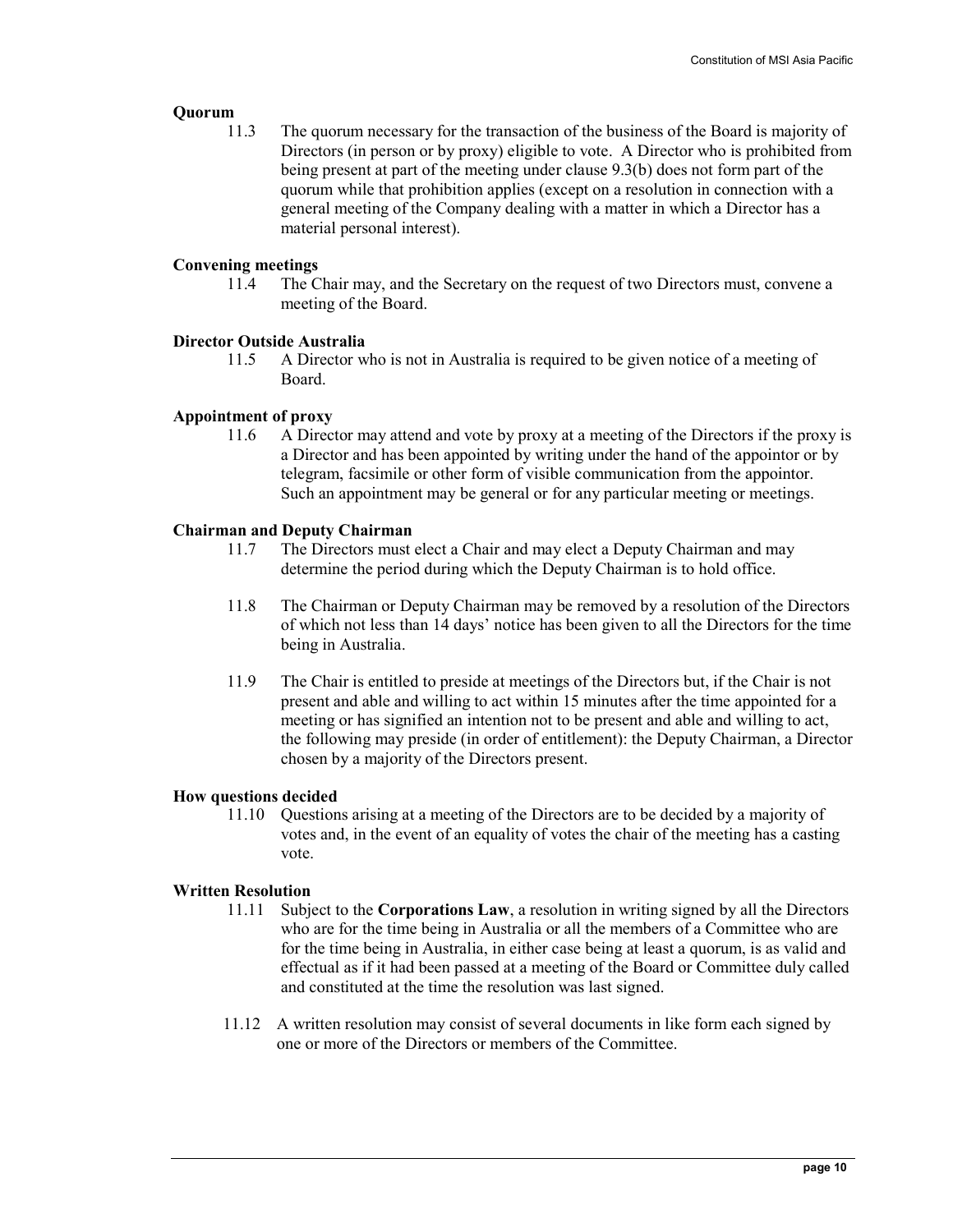#### Telephone meeting

- 11.13 For the purposes of this Constitution the contemporaneous linking together by telephone or other means of instantaneous communication ("telephone") of a number of the Directors, being at least a quorum, whether or not any one or more of them is out of Australia, is to be deemed to constitute a meeting of the Board and all the provisions of this Constitution as to meetings of the Board apply to such a meeting if the following conditions are met:
	- (a) all the Directors entitled to notice of a meeting of the Board received notice of the meeting and for this purpose notice of the meeting may be given on the telephone;
	- (b) all the Directors wanting to take part in the meeting are linked by telephone for the purposes of the meeting; and
	- (c) at the commencement of the meeting each Director taking part acknowledges the respective Director's presence for the purposes of the meeting to all other Directors taking part and acknowledges that the Director is able to hear each of the other Directors taking part.

### Presence throughout telephone meeting

11.14 A Director may not leave a telephone meeting by disconnecting the telephone without the consent of the chair of the meeting. A Director is to be deemed to be present and form part of the quorum throughout the meeting unless the Director has obtained the consent of the chair of the meeting to leave the meeting.

#### Effect of minute

11.15 A minute of the proceedings at a telephone meeting is sufficient evidence of the proceedings and the observance of all necessary formalities if it is certified as a correct minute by the chair of the meeting.

### Validity of acts of Directors

11.16 All acts of the Board, a Committee or a person acting as a Director or Committee or member of a Committee are valid notwithstanding that it is afterwards discovered that there was some defect in the appointment, election or eligibility of them or any of them or that they or any of them were ineligible or had vacated office.

### 12 Committees

- 12.1 The Board may delegate any of their powers to committees consisting of such Director or Directors as they think fit and may revoke the delegation. The Board may also create advisory and specialist committees (whether or not they include non-Directors) to advise the Board on such topics as the Board determines are appropriate
- 12.2 A Committee must conform to any regulations imposed by the Board.
- 12.3 The quorum of meetings of a sub-committee is one-third of its members.
- 12.4 Subject to any such regulations, the meetings and proceedings of a Committee are governed by the provisions of this Constitution as to the meetings and proceedings of the Directors as far as they are applicable.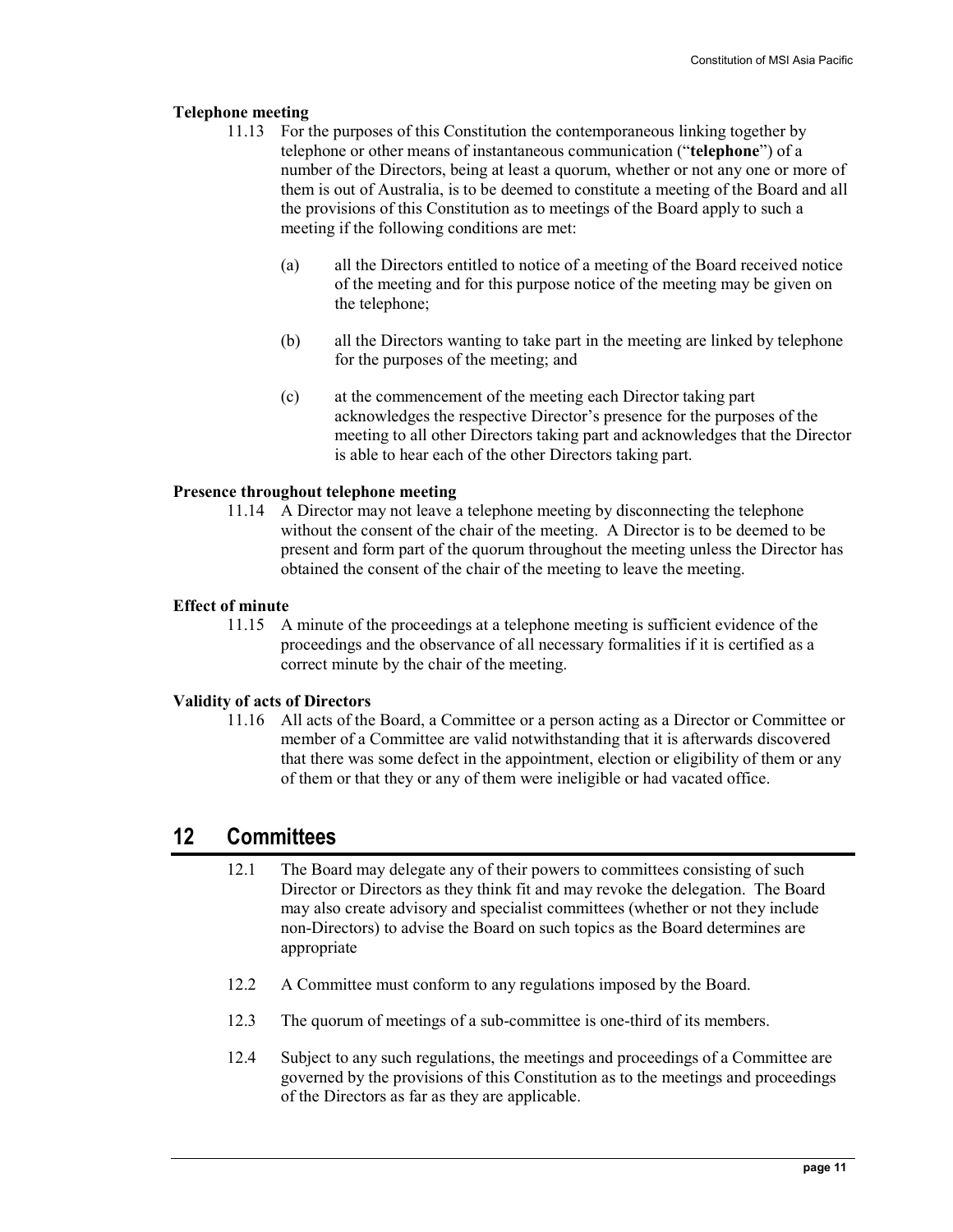## 13 Developing Countries Fund

### Establishment of the Developing Countries Fund

- 13.1 The Board may establish a Developing Countries Fund under such name as the Board determines for the purpose of assisting, in accordance with the Company's objects, countries certified by the Minister for Foreign Affairs as developing countries.
- 13.2 Any Developing Countries Fund so established, and all contributions made to that fund and all money (including interest) received because of such contributions, must be kept separate from any other funds of the Company in a separate bank account and be accounted for with separate accounting records.

### The Developing Countries Fund Committee

- 13.3 If the Board establishes a Developing Countries Fund, then the Board must establish a Developing Countries Fund Committee, made up by a majority of members who have a degree of responsibility to the general community (as defined in Australian Taxation Ruling Number TR 95/27, while in force), to control that fund.
- 13.4 The Developing Countries Fund Committee must ensure that the public is invited to contribute to the Developing Countries fund.
- 13.5 The Developing Countries Fund Committee may procure the obtaining, collection or receipt by way of contributions, donations, subscriptions, legacies, grants, national appeals, or any other lawful method, gifts of money or property of any description (whether subject to any special trusts or not), for placement into the Developing Countries Fund to be utilised it in accordance with clause 13.1.
- 13.6 The Developing Countries Fund Committee must:
	- (a) supervise the receipt of all monies or property received by the Company which is intended for the Developing Countries Fund and shall ensure that official receipts in the name of the fund are issued forthwith in numerical sequence;
	- (b) ensure that such monies or property is deposited without delay to the into the fund and shall satisfy itself that all monies and property received are so lodged; and
	- (c) supervise the payments made from the fund.
- 13.7 The Developing Countries Fund Committee may delegate the day-to-day administration of the Developing Countries Fund but may not delegate be supervisory responsibilities set out in this clause 13.
- 13.8 The Board must notify the Australian Taxation Office in writing of any change to the Constitution affecting the Developing Countries Fund.
- 13.9 All receipts for gifts for the purpose of the Developing Countries Fund must state the name of the Developing Countries Fund, the Australian Business Number applicable to the Developing Countries Fund, and the fact that the receipt is for a gift.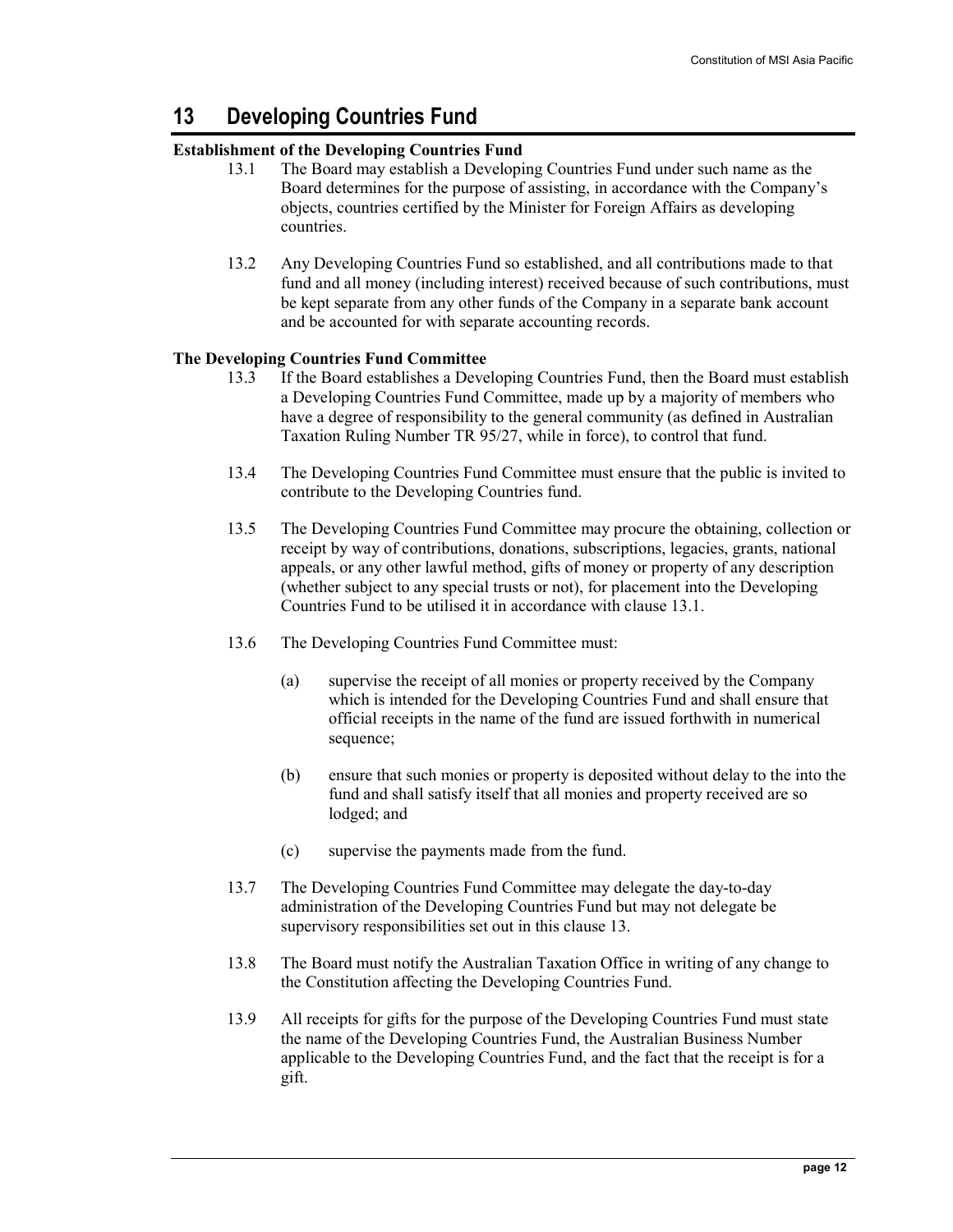## 14 Minutes

- 14.1 The Board must record minutes of all:
	- (a) appointments of officers made by the Board;
	- (b) names of Directors present at each meeting of the Board and of any Committee of the Board;
	- (c) resolutions and recommendations at all meetings of the Company and of the Board and of Committee of the Board.

Such minutes shall be recorded in provided for that purpose and must be signed by the chair of the meeting at which the proceedings were held or the chair of the next succeeding meeting.

## 15 Authentication of documents

#### Company seals

15.1 The Board must provide for the safe custody of the Seal in such manner as it thinks fit.

### Use of common seal

- 15.2 The Seal may be affixed to a document only by the authority of the Board or a Committee of the Board authorised by the Directors in that regard.
- 15.3 Every document to which the common seal is affixed must be signed by a Director and countersigned by the Secretary or a second Director or some other person appointed generally or in a particular case by the Board for that purpose.

### Negotiable instruments

15.4 Cheques, bills of exchange, promissory notes and other negotiable instruments may be signed, accepted, drawn, made or endorsed on behalf of the Company in such manner and by such persons (whether Directors or officers of the Company or not) as the Directors determine but not otherwise.

## 16 Inspection of books

### Powers of Board

16.1 Subject to the Corporations Law and any resolution of the Company in general meeting, the Board may determine the time and place at which, and under what conditions, the books of the Company may be inspected by Members and other persons.

### Member's rights of inspection

16.2 A Member is entitled to inspect:

- (a) the minutes of proceedings of any general meeting of the Company;
- (b) the minutes of proceedings of any meeting of the Company; and
- (c) the annual report prepared by the Auditor;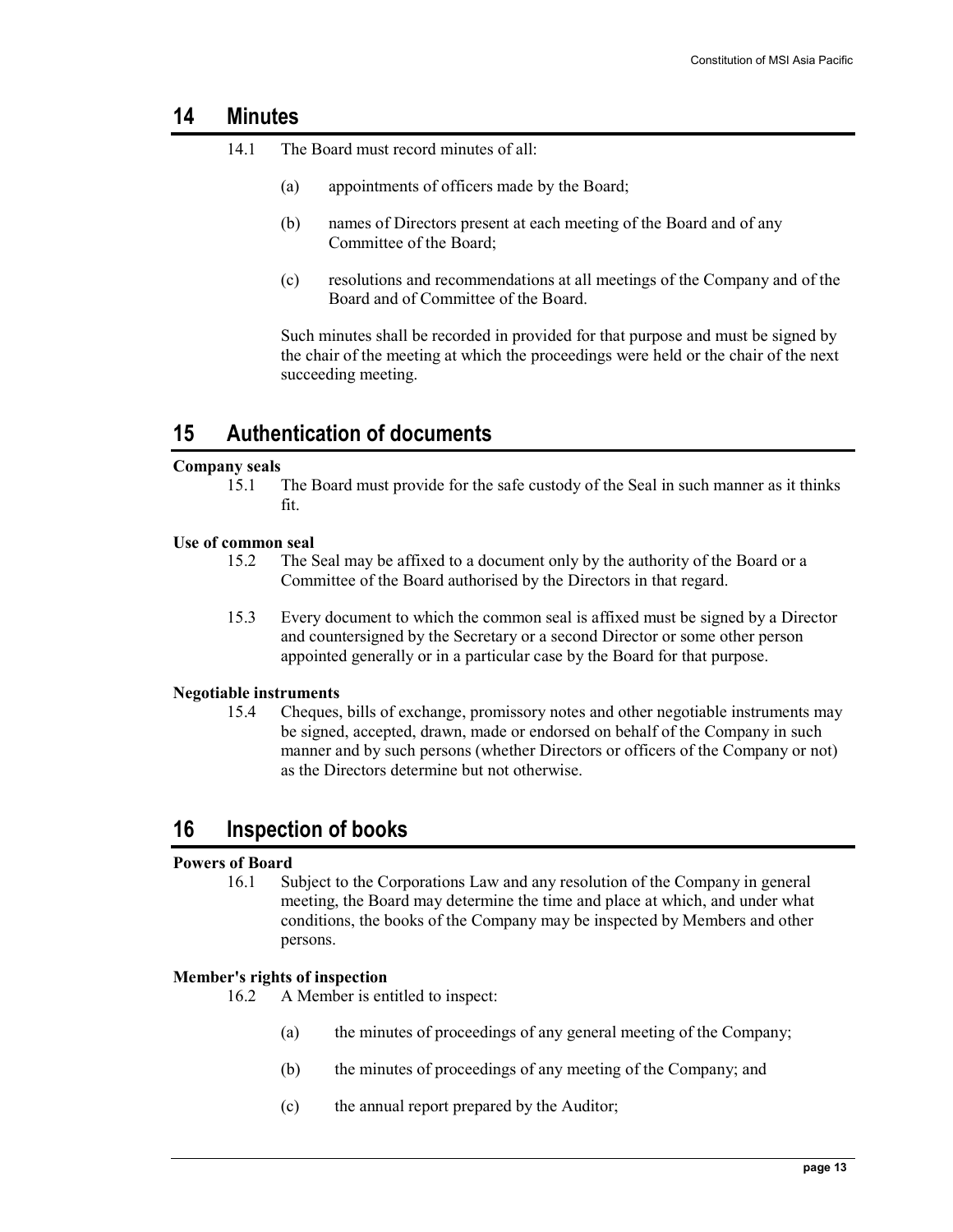without charge.

### Director's rights of inspection

- 16.3 A Director is entitled to inspect:
	- (a) the documents mentioned in clause 16.2;
	- (b) the accounts mentioned in clause 18.1; and
	- (c) the books of the Company;

without charge, at all reasonable times.

#### Limitation

16.4 Aside from clause 16.2 and 16.3, a Member or other person, has no right to inspect any of the books or documents of the Company except as conferred by:

- (a) this Constitution,
- (b) the Corporations Law or other statute;
- (c) a resolution of the Board; or
- (d) a resolution of the Company in general meeting.

### **Definition**

16.5 In this clause 16, "books" has the extended meaning contained in section 9(1) of the Corporations Law.

## 17 Service of documents

### Service by Company

- 17.1 A notice or other document may be delivered or served by the Company either personally or by sending it:
	- (a) in the case of a Member who does not have a registered address in Australia, by airmail post; and
	- (b) in any other case, by ordinary post,

and is at the risk of the addressee as soon as it is given or posted.

#### Member outside Australia

17.2 A Member whose registered address is not in Australia may specify in writing an address in Australia to be deemed the Member's registered address within the meaning of clause 17.

### Service by post-deemed delivery

17.3 A document sent by post is to be deemed received or served on the day next following that on which it was posted where the document is sent within Australia and 10 days following the date on which it is posted for documents sent outside Australia and in proving delivery or service it is sufficient to prove that the envelope or wrapper containing the document was properly addressed and stamped and was posted.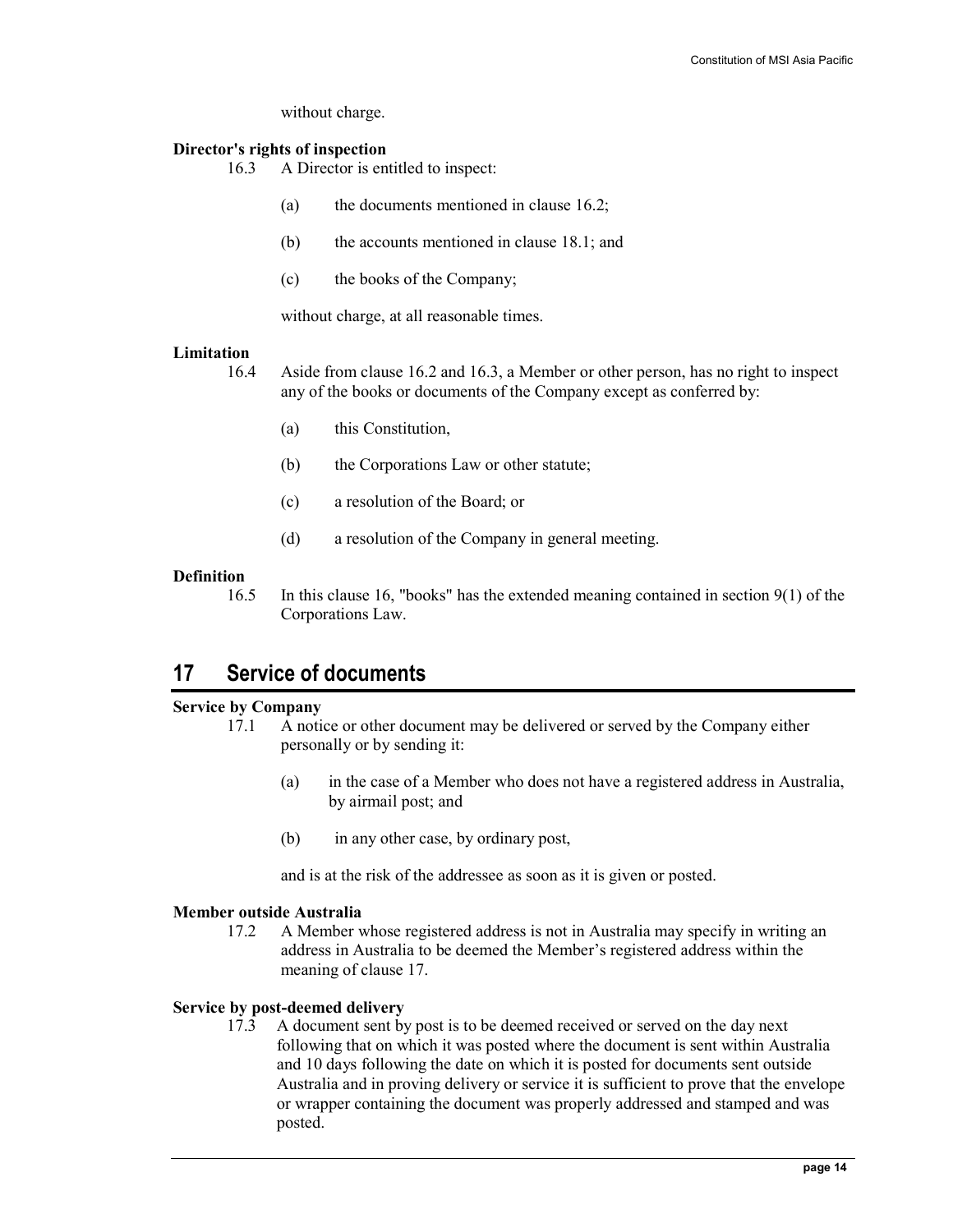### Evidence

17.4 A certificate in writing signed by a Director, Secretary or other officer of the Company that a document or its envelope or wrapper was properly addressed and stamped and was posted is conclusive evidence of those facts.

### Service by fax

17.5 A notice may be served by the Company on a Member or other person receiving notice under this Constitution by sending it by facsimile to that person at the person's registered address. A notice so sent is to be deemed served on the day following production of a transmission report by the machine from which the facsimile was sent which indicates that the facsimile was sent in its entirety to the person's facsimile number.

### Service by email

17.6 A notice may be served by the Company on a Member or Director or other person receiving notice under this Constitution by sending an email to the email address provided to the Company for this purpose. An e-mail message shall be deemed to be received once a response from the recipient is received by the sender confirming receipt of the notice by email. An automatic reply shall not be deemed as a response to an e-mail message. In the event of notice by email the original notice and related documents are to be tabled at the meeting.

### Fine Print

- 17.7 Subject to the Corporations Law:
	- (a) if a given number of days' notice or notice extending over any other period is required to be given, the day on which the notice is to be deemed served and in case of a notice convening a meeting the day on which the meeting is to be held are to be excluded in calculating the number of days or other period;
	- (b) if this Constitution requires or permit a notice to be given by the Company, the Board, a Director or the Secretary, neither accidental omission to give the notice nor non-receipt of the notice invalidates the meeting, resolution, procedure or matter to which the notice relates;
	- (c) the signature to a written notice need not be handwritten; and
	- (d) all summonses, notices, process, judgments and orders in relation to any legal proceedings by the Company or its liquidator against a Member not in Victoria may be served by certified or registered post (the foregoing provisions as to notices applying with necessary changes) and that service is to be deemed personal service.

### 18 Accounts

#### Accounts required

- 18.1 The Board must cause proper accounts to be kept with respect to:
	- (a) all sums of money received and expended by the Company and all matters in respect of which the receipt and expenditure takes place;
	- (b) all sales and purchases by the Company; and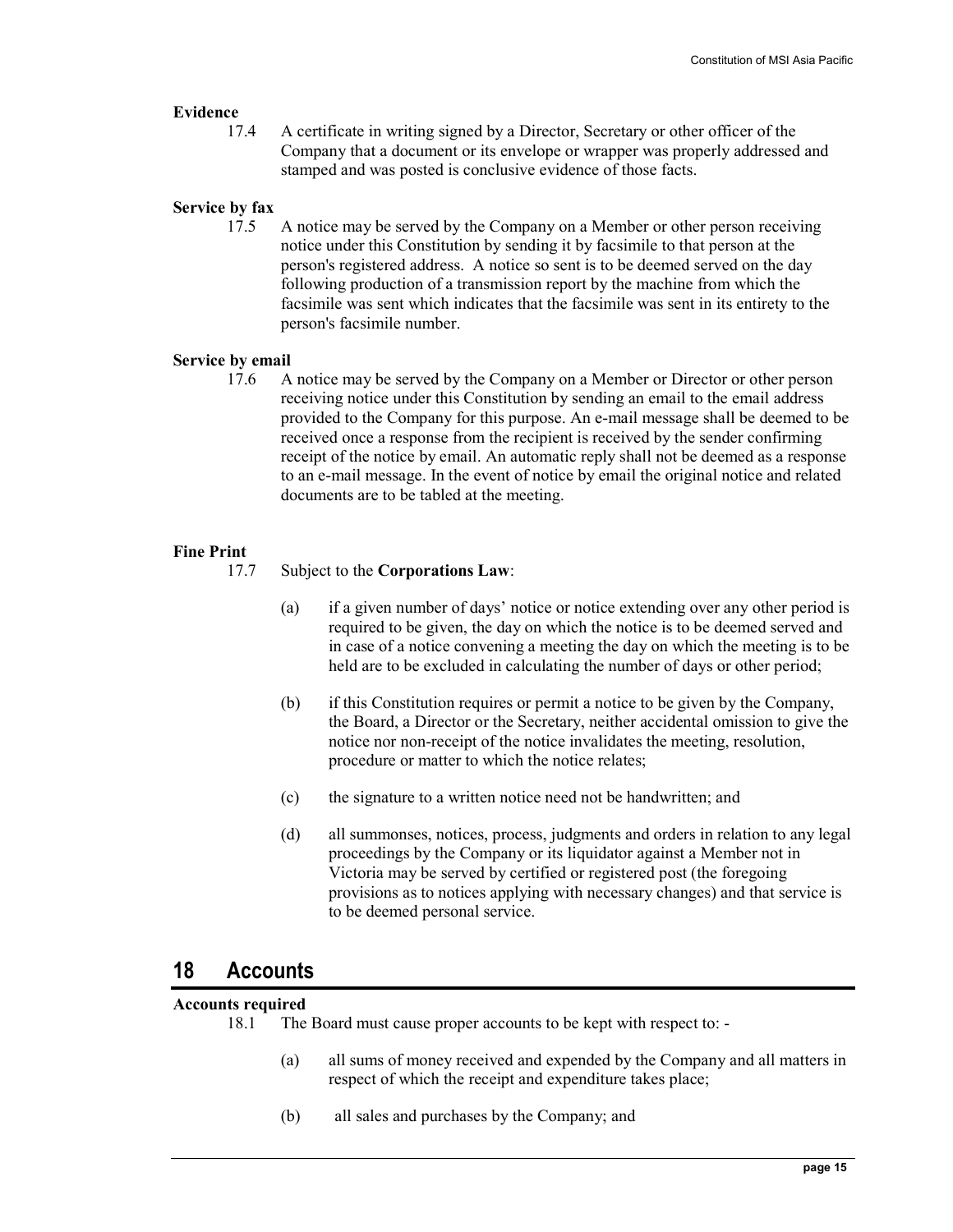- (c) the assets and liabilities of the Company.
- 18.2 The board must keep separate accounts in relation to a Developing Countries Fund if such a fund is established.

#### Location and inspection of accounts

18.3 The accounts must be kept at the Registered Office or at such other place or places as the Board thinks fit. The accounts must be open to the inspection of the Board and a Director at all reasonable times.

#### Annual general meeting

- 18.4 At the annual general meeting in every year, the Board must lay before the Company
	- (a) a general report of the activities of the Company;
	- (b) a statement of the income and expenditure and the funds and liabilities of the Company made up to a date not more than 5 months before the meeting, and from the time when the last preceding statement and balance sheet were made; and
	- (c) any other reports and statements required by the Corporations Law.

#### Notice to members

18.5 A copy of the reports and statements set out in clause 18.4 (including every document required by law to be annexed or attached to them) must be forwarded to each Member at least 14 days before the date of the annual general meeting.

### 19 Audit

Properly qualified auditors must be appointed and their duties regulated in accordance with the provisions of the Corporations Law.

## 20 Non-profit company- application of Company property

The income and property of the Company including that in the Developing Countries Fund, however derived, must be applied solely for the promotion of the objects of the Company as set out in this Constitution. The income and property of the Company must not be paid or transferred, directly or indirectly, by way of dividend, bonus or otherwise to the Members or any of them.

## 21 Remuneration and expenses

#### Certain payments allowed

- 21.1 Notwithstanding clause 20, the Company may make the following payments:
	- (a) reasonable remuneration to its officers, servants, and any member of the Company in return for administrative services actually rendered to the Company or for goods supplied in the ordinary and usual course of business where the payments do not exceed an amount previously approved by the Board;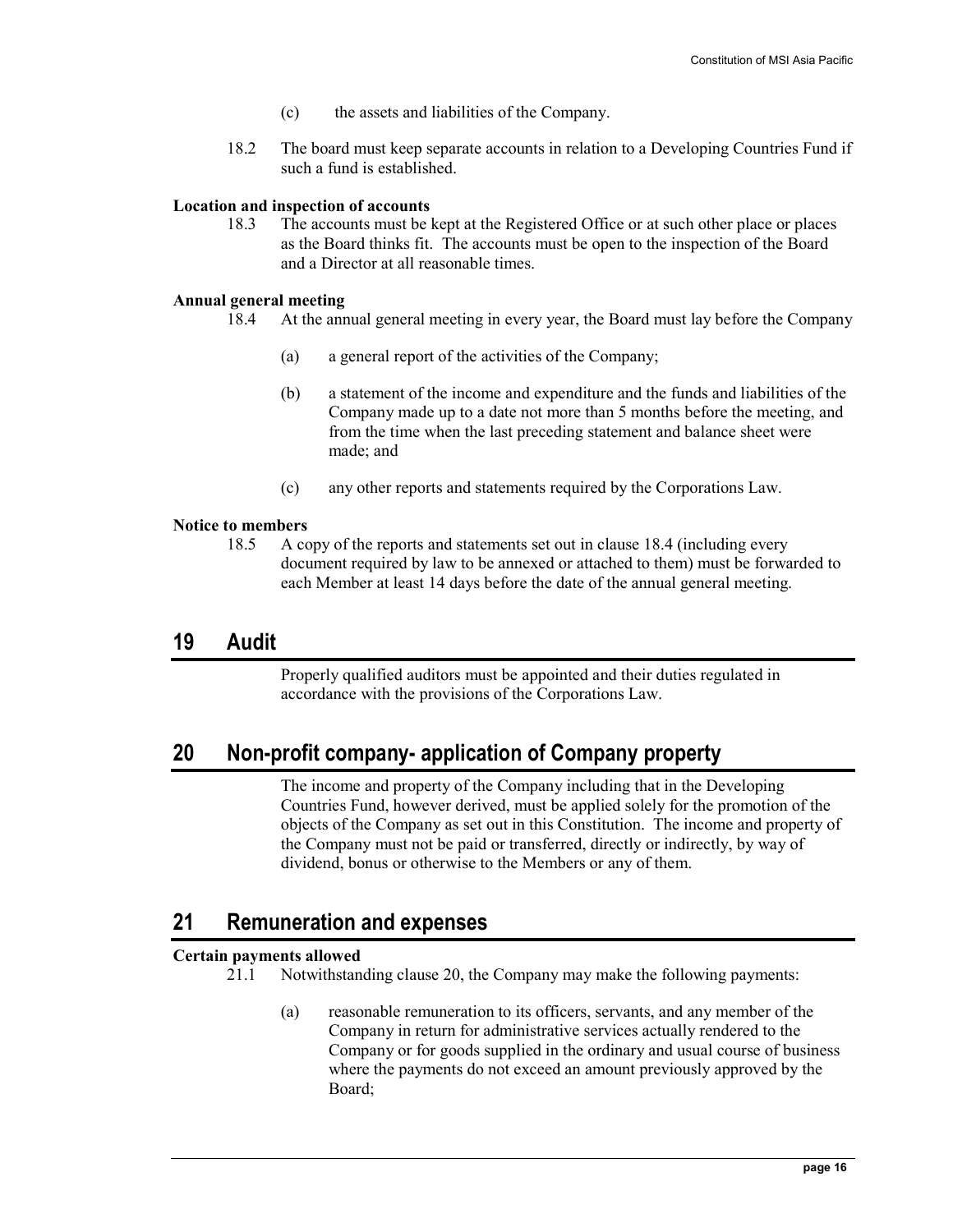- (b) interest on money borrowed from any Member of the Company. The interest rate paid must not exceed the lowest rate paid for the time being by the Commonwealth Bank of Australia in respect of term deposits;
- (c) reasonable rent for premises leased by any member to the Company where the payments do not exceed an amount previously approved by the Board.

#### Payments to Directors in salaried office

21.2 A Director may not be paid any remuneration for services as a Director, but a Director appointed to any other salaried office of the Company may be paid remuneration where the payments do not exceed an amount previously approved by the Board.

### Other payments to Directors

- 21.3 No other remuneration or other benefit in money or money's worth may be paid or given by the Company to any Director, other than the:
	- (a) reimbursement of out-of-pocket expenses where the payments do not exceed an amount previously approved by the Board;
	- (b) payment of interest at the rate stated in clause 21.1(b) on money lent to the Company; or
	- (c) payment of reasonable rent for premises leased to the Company where the payments do not exceed an amount previously approved by the Board.

## 22 Indemnity

#### Indemnity of officers, Auditors and agents

- 22.1 Every officer (as defined in the Corporations Law), Auditor and agent of the Company is indemnified (to the maximum extent permitted by law) out of the property of the Company against any liabilities or expenses incurred by that person:
	- (a) in defending any proceedings relating to that person's position with the Company, whether civil or criminal, in which judgment is given in that person's favour or in which that person is acquitted, or which are withdrawn before judgment; or
	- (b) in connection with any administrative proceedings relating to that person's position with the Company, except proceedings which give rise to civil or criminal proceedings against that person in which judgment is not given in that person's favour or in which that person is not acquitted; or
	- (c) in connection with any application in relation to any proceedings relating to that person's position with the Company, whether civil or criminal, in which relief is granted to that person under the Corporations Law by the court.

## 23 Winding up

### Surplus from the Developing Countries Fund

23.1 At the first occurrence of the winding up of the Developing Countries Fund or the Company ceasing to be endorsed as a deductible gift recipient under Subdivision 30- BA of the Income Tax Assessment Act 1997 in respect of the Developing Countries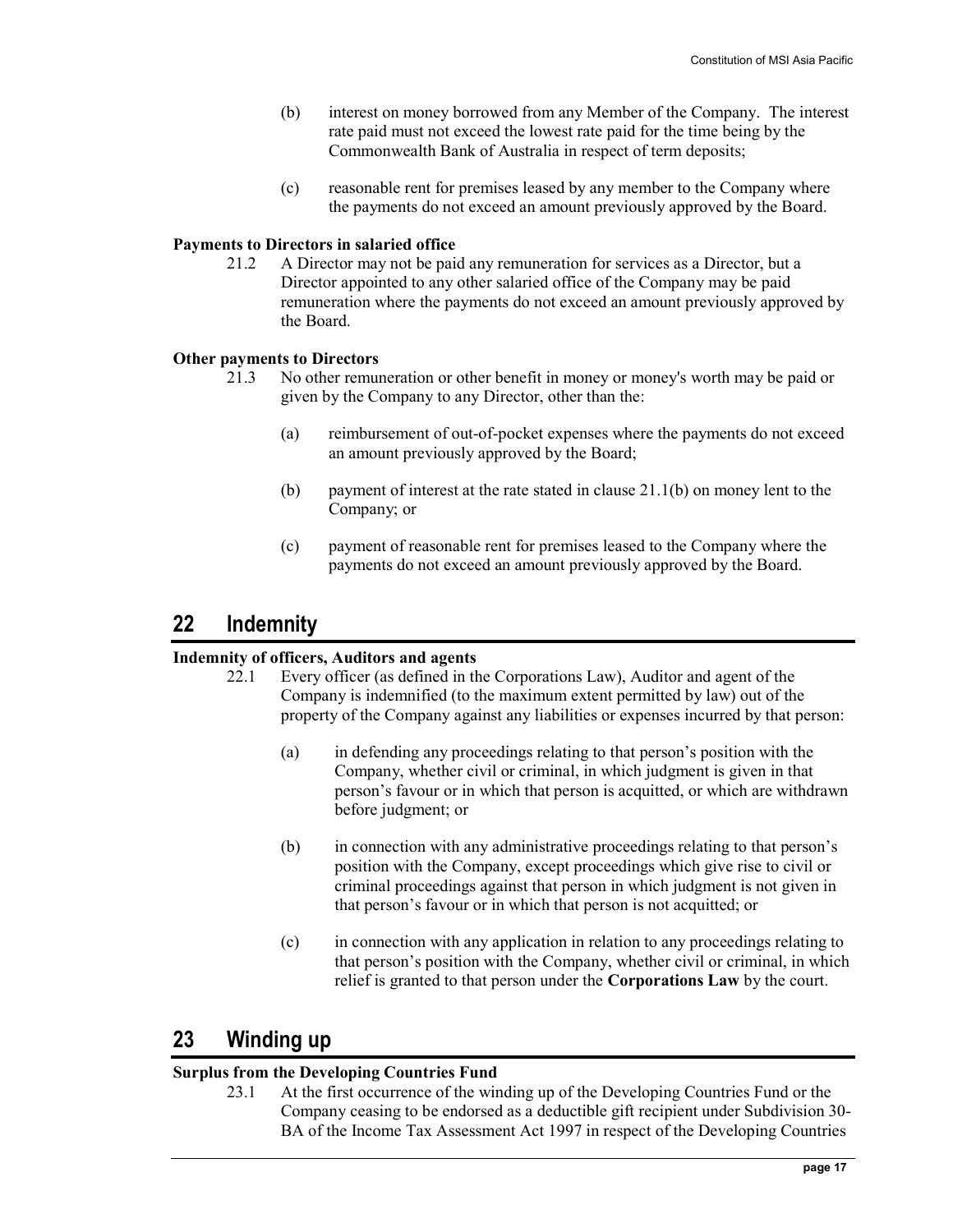Fund , there remains surplus assets in the Developing Countries Fund, the same shall not be paid to or distributed among the members of the Company, but shall be given to or transferred to a fund, authority or institution having objects similar to the objects of the company and which is charitable at law and gifts to which can be deducted under Division 30 of the Income Tax Assessment Act 1997.

### Other Property of the Company

- 23.2 If, after the winding up of the Company and satisfaction of all its debts and liabilities, any property other than property in the Developing Countries Fund remains, it must not be paid to or distributed amongst the members of the Company. Instead, it must be given to one or more charitable institution(s) which satisfy all the following:
	- (a) objects of the institution(s) are similar to the objects of the Company;
	- (b) the Constitution of the institution(s) prohibits the distribution of its or their income and property among its or their members to an extent at least as great as is the restriction imposed under the Constitution of the Company.

The institution(s) are to be determined by the members of the Company at or before the time of winding up. If no determination is made by the members of the Company, the determination must be made by a judge of the Supreme Court of Victoria.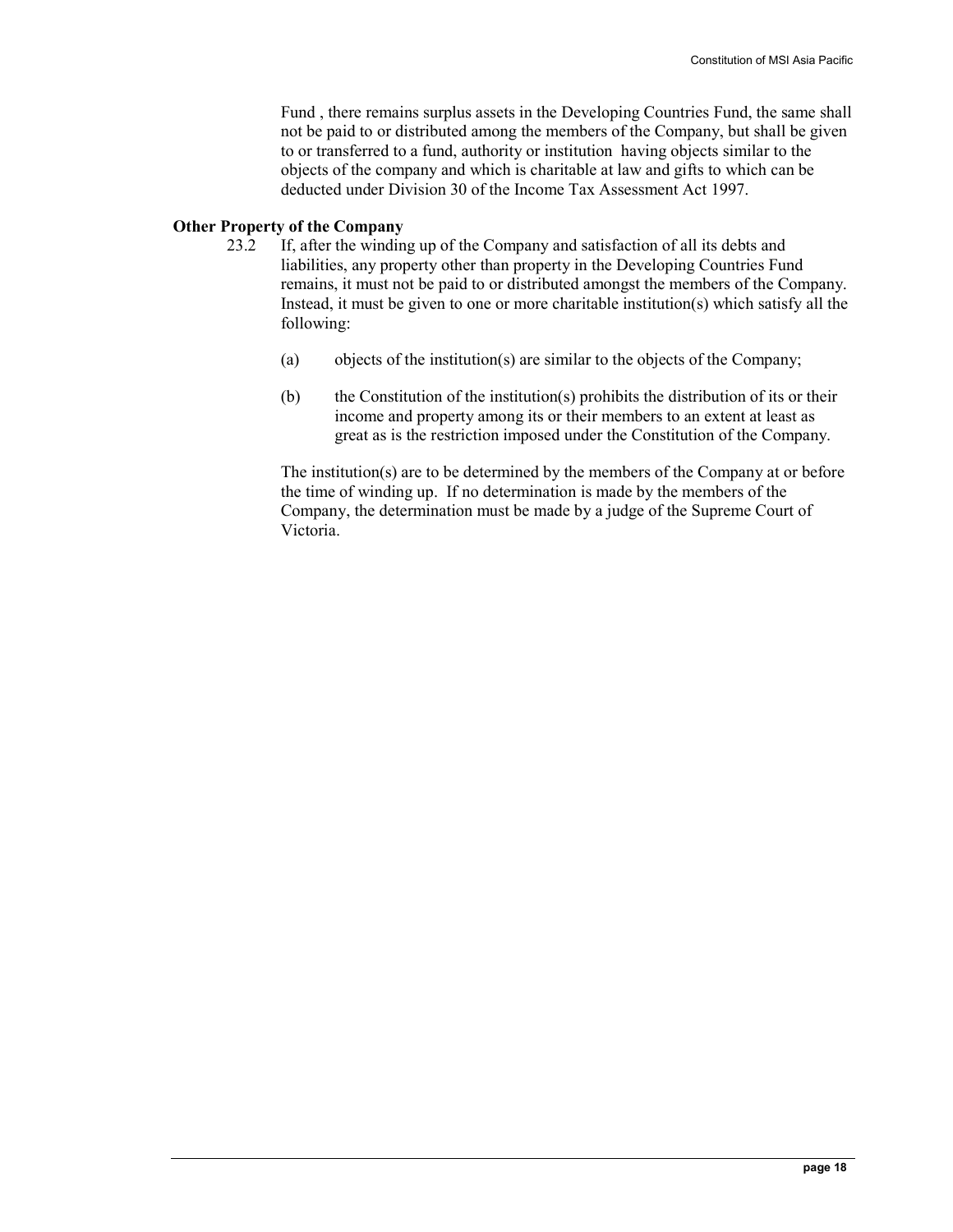## Annexure 1 - Cancellation or postponement of general meeting

### Cancellation or postponement of general meeting

When a general meeting (including an annual general meeting) is convened by the Board, the Board may, cancel the meeting or postpone the holding of the meeting to a date and time determined by them

The following provisions apply in that case:

23.3 Written notice of cancellation or postponement of a general meeting must be given to all persons entitled to receive notices of general meetings from the Company at least three days before the date for which the meeting is convened and must specify the reason for cancellation or postponement. A failure to comply with this clause does not invalidate the cancellation or postponement.

### Contents of notice

- 23.4 A notice postponing the holding of a general meeting must specify:
	- (a) a date and time for the holding of the meeting; and
	- (b) a place for the holding of the meeting, which may be either the same as or different from the place specified in the notice convening the meeting.

### Timing of postponed meeting

23.5 The number of days from the giving of a notice postponing the holding of a general meeting to the date specified in that notice for the holding of the meeting may not be less than the number of days' notice of the meeting required under clause 4.2

### Business at postponed meeting

23.6 The only business that may be transacted at a general meeting which is postponed is the business specified in the notice convening the meeting.

### Failure to comply with notice

23.7 The accidental omission to give notice of the cancellation or postponement of a meeting to, or the non-receipt of any such notice by, any person entitled to notice does not invalidate that cancellation or postponement or any resolution passed at a postponed meeting.

### Extension of proxy

23.8 If:

- (a) by the terms of an instrument appointing a Proxy, a Proxy is authorised to attend and vote at a general meeting to be held on a specified date or at a general meeting or general meetings to be held on or before a specified date; and
- (b) the date for holding the meeting is postponed to a date later than the date specified in the instrument of Proxy,

then, by force of this clause, that later date is substituted for and applies to the exclusion of the date specified in the instrument of Proxy, unless the Member appointing the Proxy, gives to the Company, at its Registered Office (marked to the attention of the secretary) notice in writing to the contrary, at least 48 hours before the time to which the holding of the meeting has been postponed.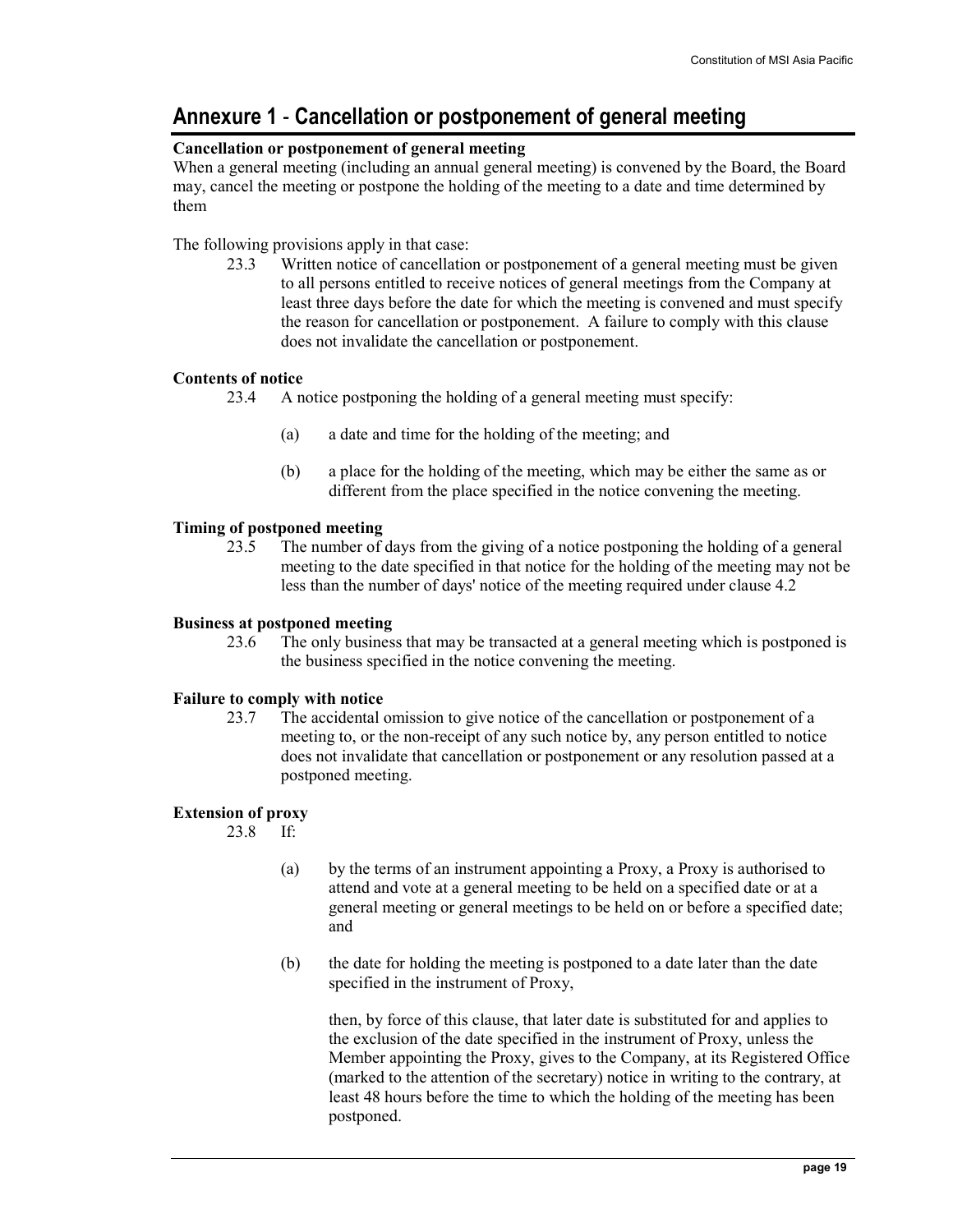# When cancellation/postponement not permitted<br>23.9 Clauses 23.4 to 23.8 do not apply to

23.9 Clauses 23.4 to 23.8 do not apply to a general meeting convened by the Board in accordance with a requisition of Members under the Corporations Law.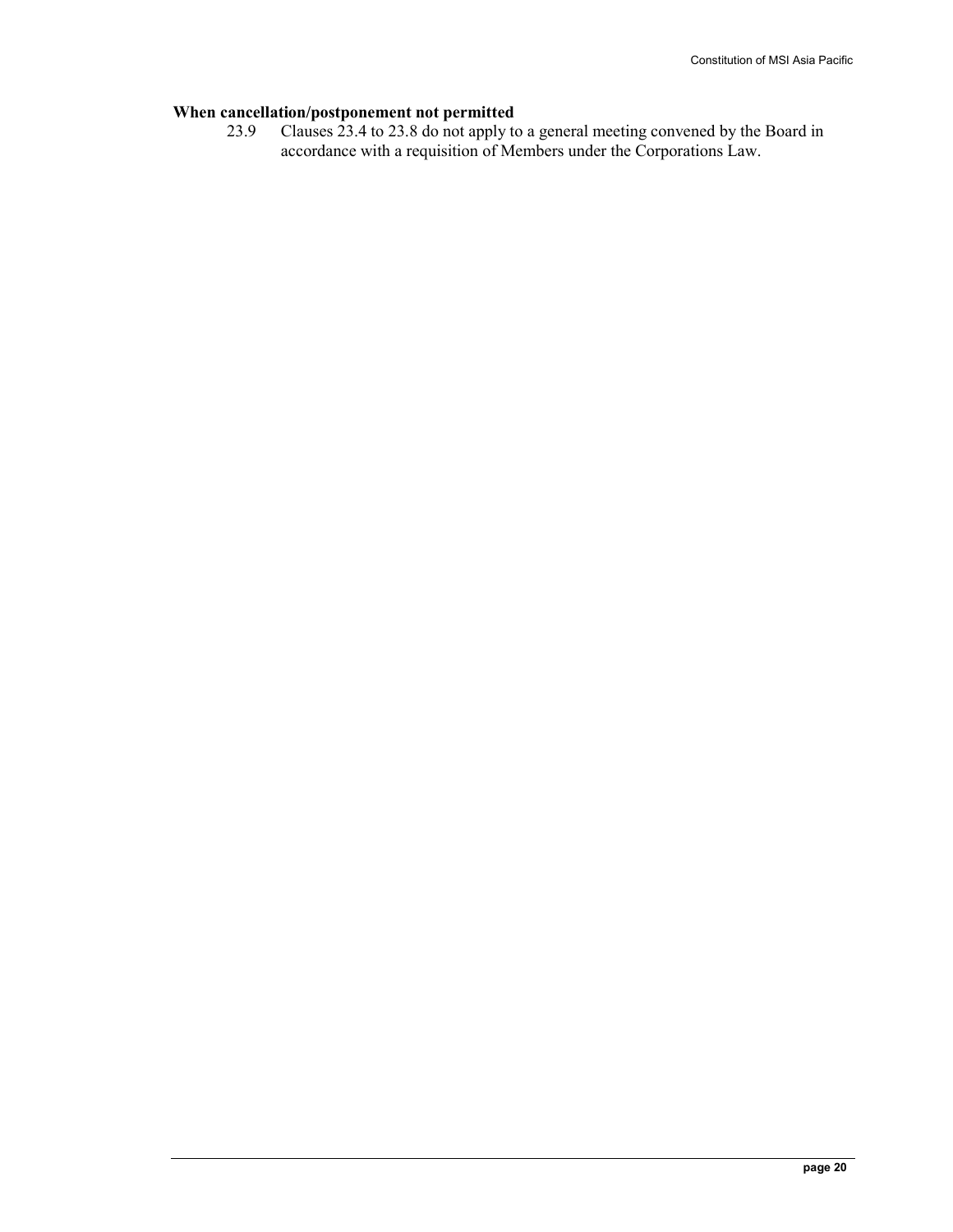## Annexure 2 - Voting, polls and proxies

## 24 Proceedings at general meetings including annual general meetings

### Casting vote

24.1 If there is an equality of votes, whether on a show of hands or on a poll, the chair of the meeting is entitled to a casting vote in addition to any votes to which the chair is entitled as a Member or Proxy of a Member. The chairman has a discretion both as to whether or not to use the casting vote and as to the way in which it is used.

### How questions decided

- 24.2 Every question submitted to a meeting is to be decided by a show of hands, unless before or on the declaration of the result of the show of hands a poll is demanded by:
- (a) the chair of the meeting;
	- (b) not less than two Members present in person or by proxy and having the right to vote at the meeting; or
	- (c) a Member or Members so present representing not less than 10% of the total voting rights of all the Members having the right to vote at the meeting,

and the demand for the poll is not withdrawn.

### Effect of declaration of result

24.3 Unless a poll is so demanded and the demand is not withdrawn, a declaration by the chair of the meeting that the motion has been carried or carried unanimously or without dissent or by a particular majority or lost and an entry to that effect in the minutes of the meeting are conclusive evidence of that and it is not necessary to prove the number or proportion of votes cast in favour of or against the motion.

### Poll - general

24.4 If a poll is so demanded and the demand is not withdrawn, it must be taken in such manner and at such time and place and at once or after an interval or adjournment or otherwise as the chair of the meeting then or subsequently determines. The result of the poll is the resolution of the meeting at which the poll was demanded.

### Certain polls to be held immediately

24.5 A poll may not be demanded on the election of a chair of a meeting and a poll demanded on a question of adjournment is to be taken at the meeting and without adjournment.

### Meeting can continue on other business

24.6 A demand for a poll does not prevent the continuance of the meeting for the transaction of any business other than the question on which the poll has been demanded.

### Objection to voting qualification

24.7 Objection may not be raised to the right of a person to attend or vote at a meeting or adjourned meeting or to vote on a poll except at that meeting or adjourned meeting or when that poll is taken, and every vote not disallowed at the meeting or adjourned meeting or when the poll is taken is valid.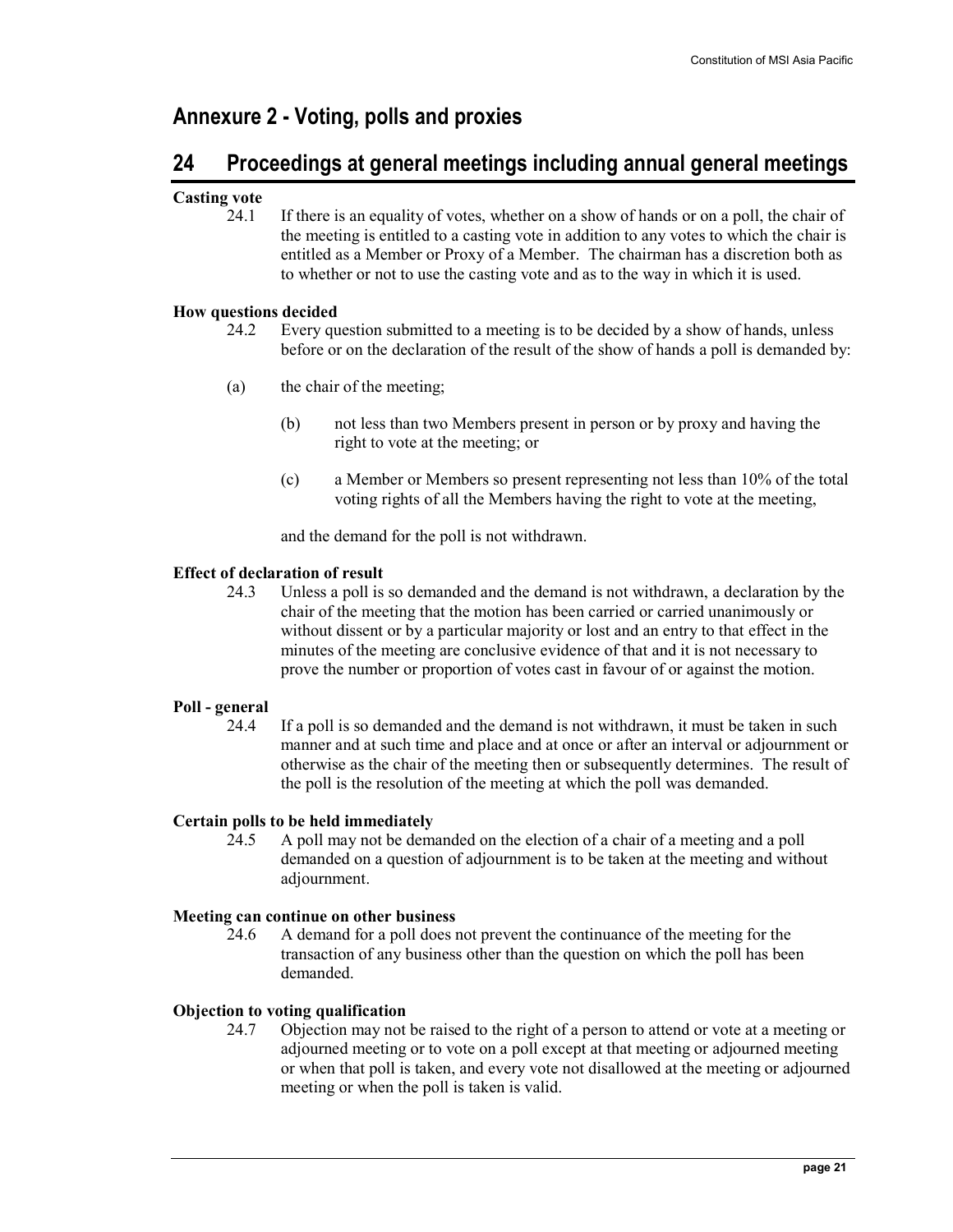#### Ruling on disputed vote

24.8 If there is a dispute as to the admission or rejection of a vote, the chair of the meeting must decide it and the chairman's decision made in good faith is final and conclusive.

#### Adjournment

24.9 The chair of a meeting may with the consent of the meeting adjourn the meeting from time to time and place to place. The only business that may be transacted at an adjourned meeting is the business left unfinished at the meeting from which the adjournment took place. A resolution passed at an adjourned meeting is passed on that date and not any earlier day.

#### Fresh notice of adjourned meeting

24.10 If a meeting is adjourned for more than 14 days, notice of the adjournment must be given in accordance with clause 4.3.

## 25 Votes of Members

### Voting rights

- 25.1 Subject to the rights and any restrictions attached to or affecting Members and to any other restrictions in this Constitution:
	- (a) on a show of hands, each Member present in person and each other person present as Proxy has one vote; and
	- (b) on a poll, each Member present in person has one vote and each person present as Proxy has one vote for each Member that the person represents.

#### Right to appoint proxy

25.2 A Member entitled to attend at a meeting of the Company is entitled to appoint another person (whether a Member or not) as proxy to attend in the Member's place at the meeting and a proxy has the same right as the Member to speak and vote at the meeting.

#### Instrument of proxy

25.3 An instrument appointing a proxy must be in writing under the hand of the appointor or of the appointor's attorney duly authorised in writing or if the appointor is a body corporate under its common or official seal or the hand of its attorney so authorised and, if and to the extent that the Board permits, may be in respect of more than one meeting.

#### Example

25.4 An instrument appointing a proxy must be in the following form or a form as near hereto as circumstances permit:-

### MSI Asia Pacific

I, of being a member of MSI Asia Pacific hereby appoint of or failing her/him of or failing her/him of as my proxy to vote for me on my behalf at the general meeting of the Company, to be held on the day of 20 and at any adjournment thereof.

My proxy is hereby authorised to vote  $\ast$  in favour of  $\ast$  against the following resolutions: